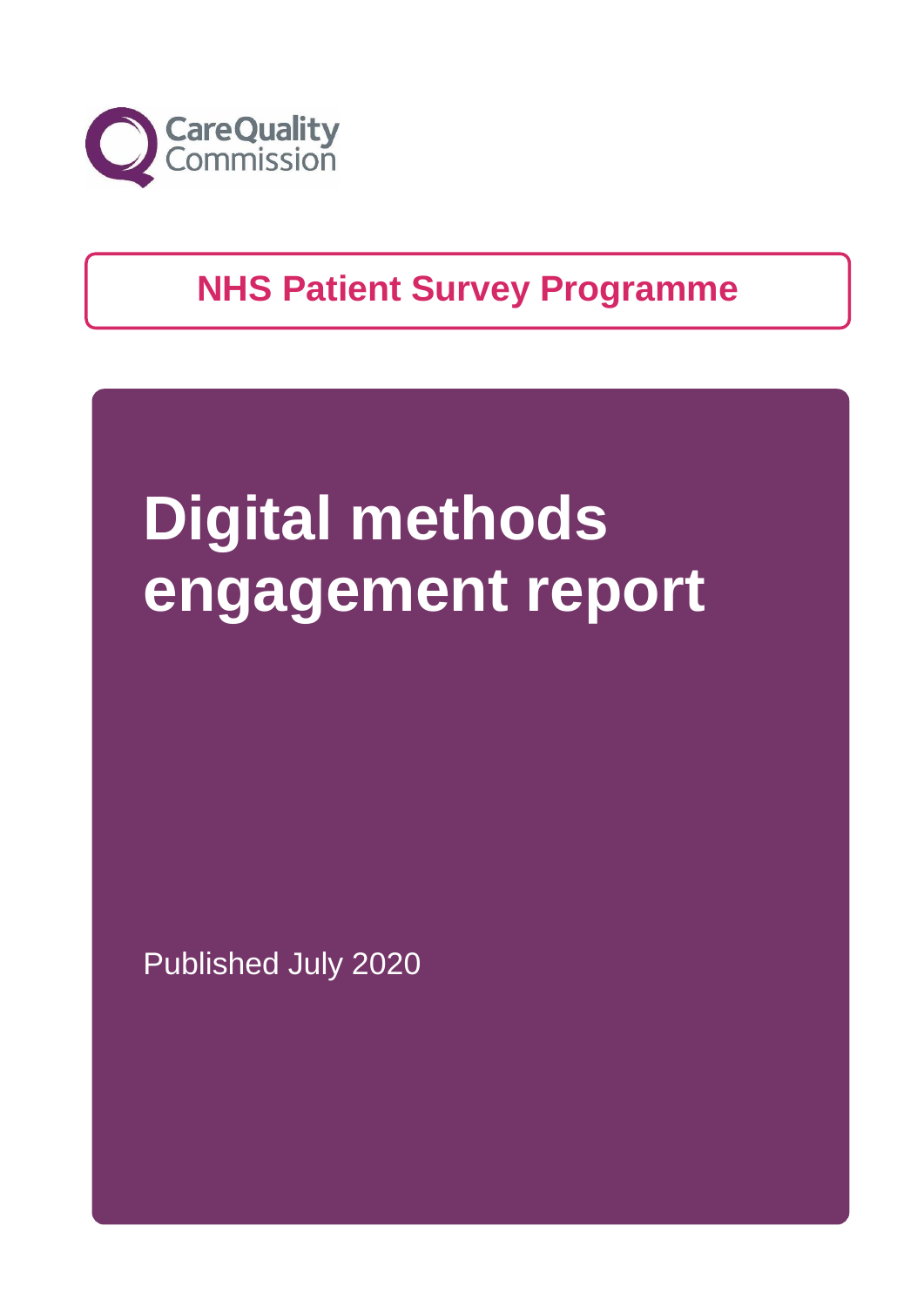# **Contents**

<span id="page-1-0"></span>

| How we will mitigate concerns through survey design  19       |  |
|---------------------------------------------------------------|--|
|                                                               |  |
|                                                               |  |
| Appendix A: Public online community questions and results  24 |  |
|                                                               |  |
|                                                               |  |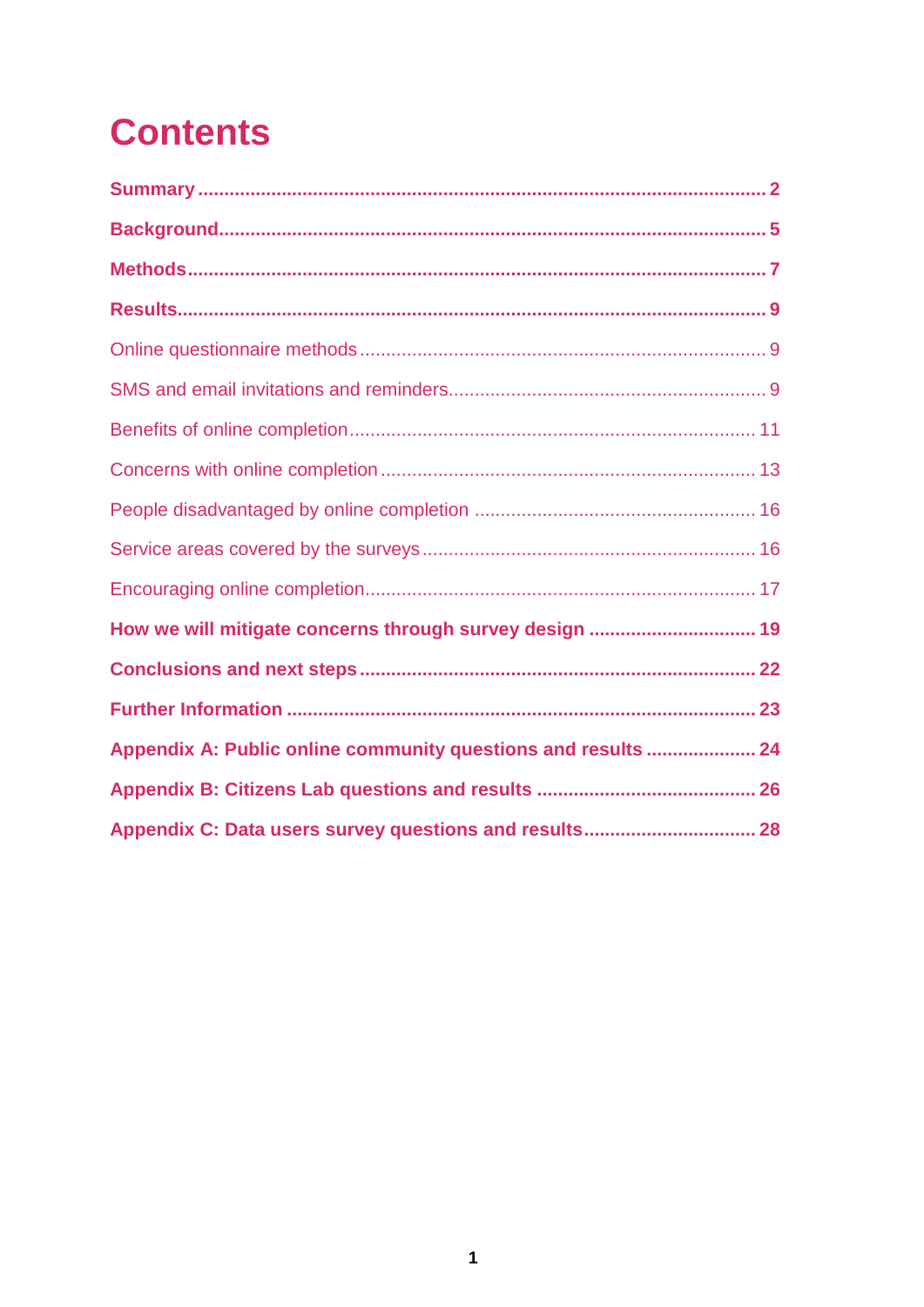# **Summary**

### **Background**

The [NHS Patient Survey Programme](https://www.cqc.org.uk/publications/surveys/surveys-programme-information) measures people's experiences of NHS care by asking patients to complete questionnaires after they have left hospital. Questionnaires cover many important aspects of patient experiences, including asking about the quality of interactions with staff, their involvement in decision making, involvement in care and information provision.

The survey programme currently uses a postal methodology and people are sent a questionnaire shortly **after** they have used services. Up to two reminders are sent to people who do not complete questionnaires.

CQC are looking at ways to improve the survey programme, by encouraging people to complete questionnaires online (for example, by laptops, tablets and smart phones) rather than only using paper based questionnaires as we do now. We call this **'online first'** and it means that people are first offered the option to complete a questionnaire online, with non-responders receiving a paper questionnaire with reminder mailings. We are also looking at other ways to invite and remind people to take part in the surveys digitally such as use of SMS text messages and potentially in the future, via email.

To ensure that this is the right thing to do, we have carried out engagement work to understand what different stakeholders think about these methodological changes and how it may impact them. This is the focus of this report. In a separate workstream, we are also testing out changes by working with NHS trusts to test new methods.

### **Methods**

Engagement activities were undertaken between September 2019 and February 2020 to determine the views of stakeholders on the proposed transition of the [NHS Patient Survey Programme](https://www.cqc.org.uk/publications/surveys/surveys-programme-information) to an 'online first' method of administering questionnaires. Previously, all questionnaires have been paper based only.

Through engagement activities we aimed to reach as wide a range of stakeholders as possible and included the public, colleagues working within NHS Trusts and data users. We:

- Ran two surveys of online communities hosted by CQC;
- Ran focus groups and interviews to understand the thoughts of groups for whom responses to the surveys are traditionally lower (BME and younger people) and people who may be negatively impacted by the move to online first (e.g. those for whom we know that internet access and use is low);
- Attended two engagement events: an External Coproduction event run by CQC and hosting a table at a conference on the digital future for maternity services;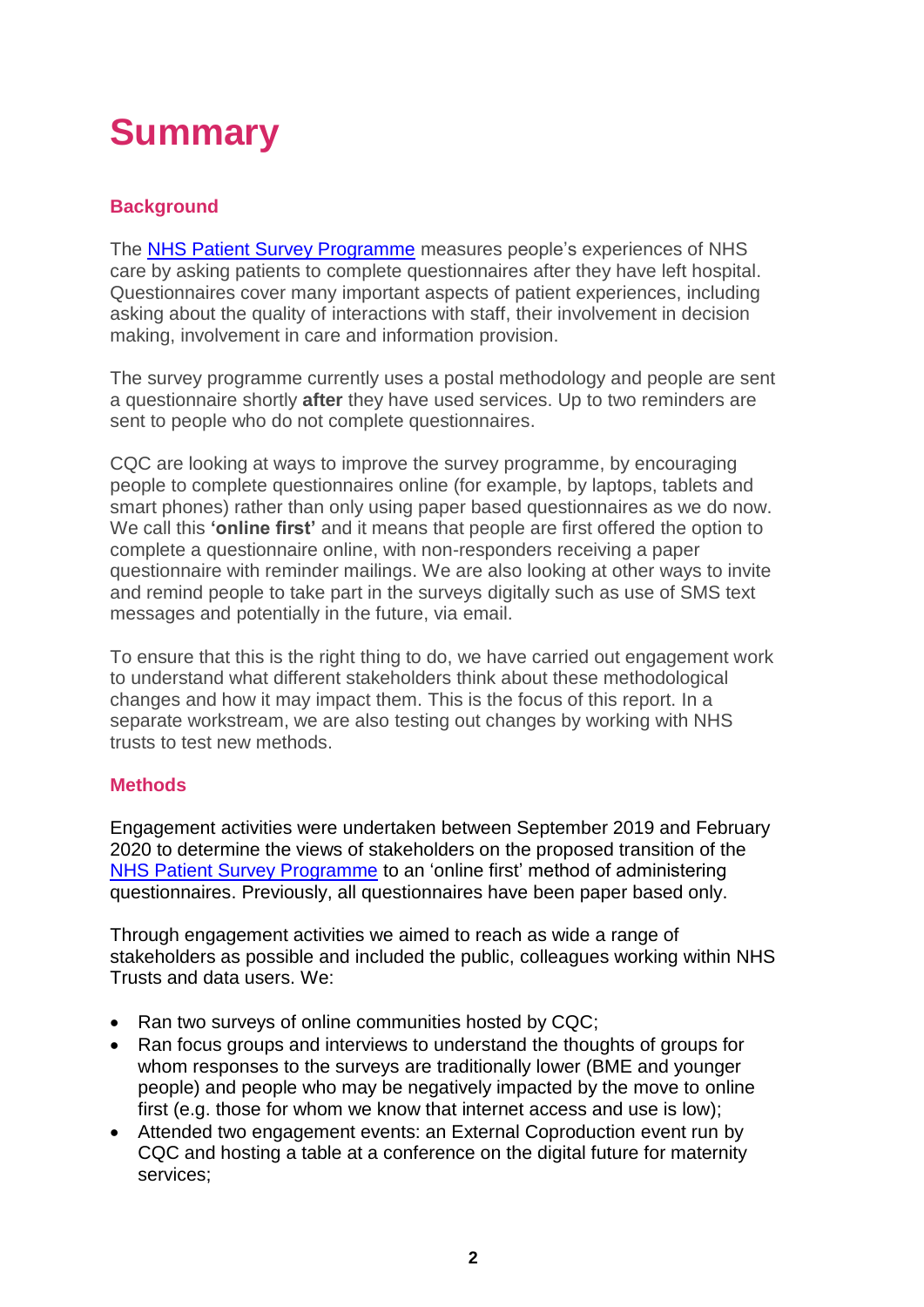• An online questionnaire sent to users of the survey data. This was sent to all NHS Patient Survey Programme [newsletter subscribers,](https://content.govdelivery.com/bulletins/gd/UKCQC-2745b3c?wgt_ref=UKCQC_WIDGET_5) users of the UK Data [Service](https://ukdataservice.ac.uk/) who had accessed the surveys, surveys leads at all acute and mental health trusts that take part in the NHS Patient Survey Programme and staff at [NHS England and](https://www.england.nhs.uk/2020/01/rapid-nhs-response-teams-to-help-people-stay-well-at-home/) Improvement.

#### **Results**

#### Online questionnaire methods

Most participants across all engagement activities were positive about a move to online first methods. It was felt to reflect the greater use of online methods in dayto-day life, as well as reflecting how NHS trusts are starting to engage patients online. However, participants across all engagement activities stressed it is important that consideration is given to those that might experience difficulties with using an online approach.

#### Benefits of online completion

Most commonly mentioned benefits included environmental (less paper) and convenience (quicker / easier / allowing respondents instant access) and more cost effective. People also believe end users will benefit from this new method as results will be available much quicker and can be used sooner.

Some people felt response rates may improve for young people who are particularly engaged with technology and use this as part of their daily lives. Also suggested was that online methods have the potential to increase accessibility by enabling participation from people who may have barriers to completion through use of assisted technologies. Suggestions included speak aloud for people with visual difficulties and use of different colours for people with dyslexia. Different languages versions could be made available for peoples whose first language is not English. This would make the data more representative.

#### Concerns with online completion

While many said they had no concerns about prioritising online methods of completing questionnaires, the most commonly mentioned concern across all engagement activities was that it risks excluding people who do not have access to the internet and / or technologies such as laptops or mobile phones. Also excluded would be people who either did not have the confidence or ability to use the internet and / or other technologies or who did not want to use them. This was thought to affect particular groups (discussed below) who were often described as 'vulnerable'. Some participants expressed concern that this risks skewing data if these groups are missed.

It was felt that currently paper questionnaires would need to be available for people who either chose not to, or were unable to, use online approaches.

Some stakeholders mentioned concerns about response rates. There was a concern that response rates may drop due to the introduction of digital methods, and particularly, that it may decrease amongst groups who are not as engaged with online methods such as older people.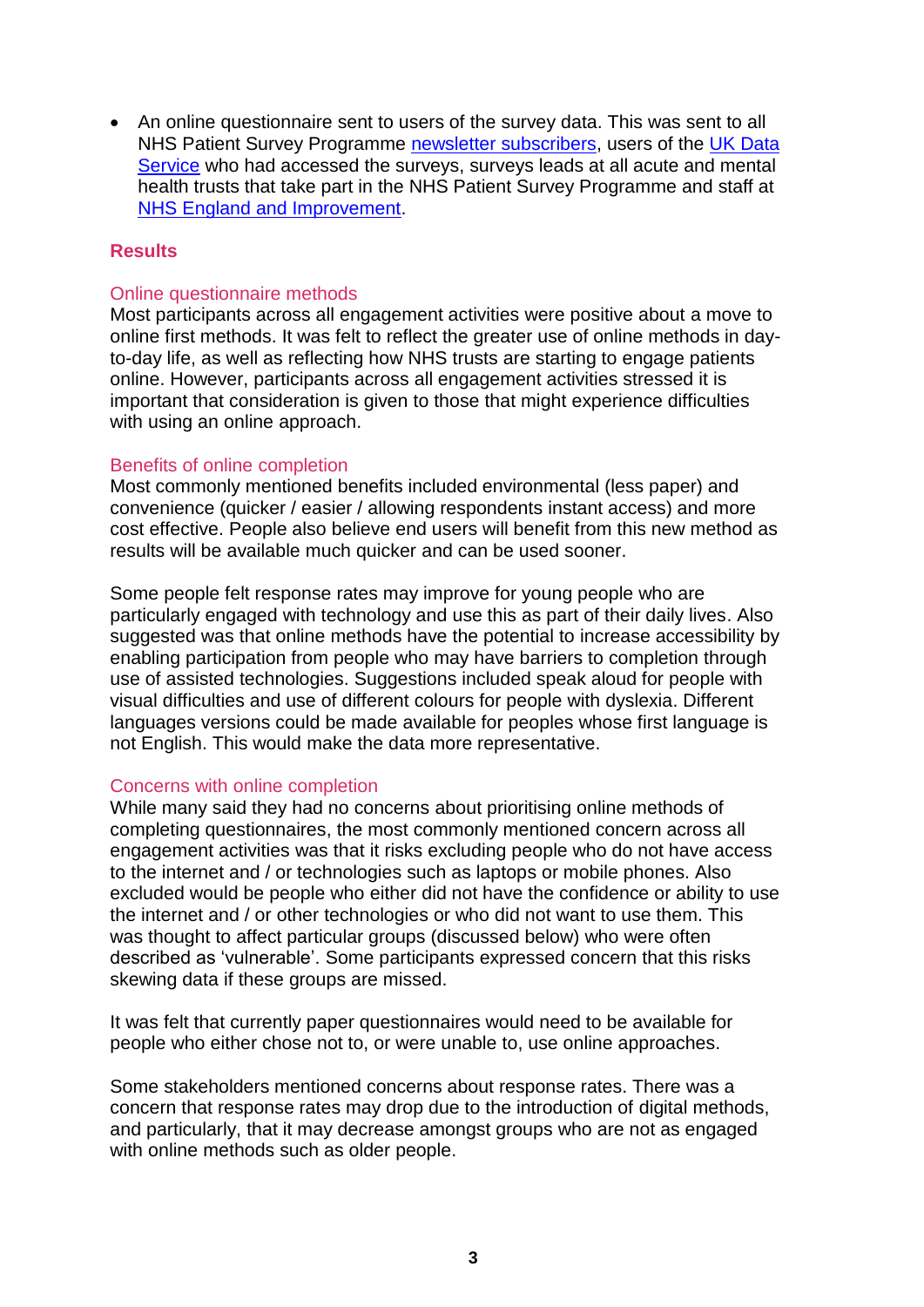Data security was also mentioned across the different engagement activities though was particularly mentioned in one of the focus group held with seldom heard service users as being a 'major concern' for participants. Concerns included questions around the safety of data, what it is used for, how long it is kept, to what extent it is shared by the NHS and concerns around hacking.

Within the data users surveys there were some concerns about trust IT and record keeping, including that not all trusts routinely collect the information (mobile number and email) needed to run digital surveys.

Other concerns mentioned were about the general methodology. These include issues relating to questionnaire length (noting that longer questionnaires do not work well online), ensuring the survey works across different devices (phones / laptops) and operating platforms (Android / Apple for example). There was also some concern that people might feel harassed by multiple messaging, may be suspicious of receiving unsolicited links to follow, and may miss texts or email invitations since they receive so many.

#### People disadvantaged by online completion

Older people were most commonly mentioned as potentially being disadvantaged by a move to online methods. Also commonly mentioned were people with physical or mental health problems that influenced their ability to respond. There was concern that people with mental health conditions may be worried by receiving invites by methods such as text message which were described as more intrusive. Other groups mentioned were people on a low income, people with learning disabilities and people with dementia.

#### Service areas covered by the surveys

Of the five different service types included within the NHS Patient Survey Programme, most people felt content an online first approach could work for all. Others were less convinced. The Community Mental Health Survey raised concerns for some owing to issues around digital accessibility and welfare concerns.

A small number of people had concerns about the Adult Inpatient and Urgent and Emergency Care Surveys given that the elderly are heavy users of these services and perceived to be less be engaged with digital methods.

#### **Conclusions and next steps**

Similar themes emerged across all of the different engagement activities undertaken. The majority of stakeholders support the proposed move to a digital first approach. They identified a number of advantages and disadvantages for consideration as a digital approach is implemented and that can inform design and delivery as the approach evolves over time.

The findings from this engagement work, alongside the pilot work, are informing key discussions around the future methodology for the NHS Patient Survey programme. Detail of how key concerns are being mitigated through survey design can be [found here.](#page-19-0)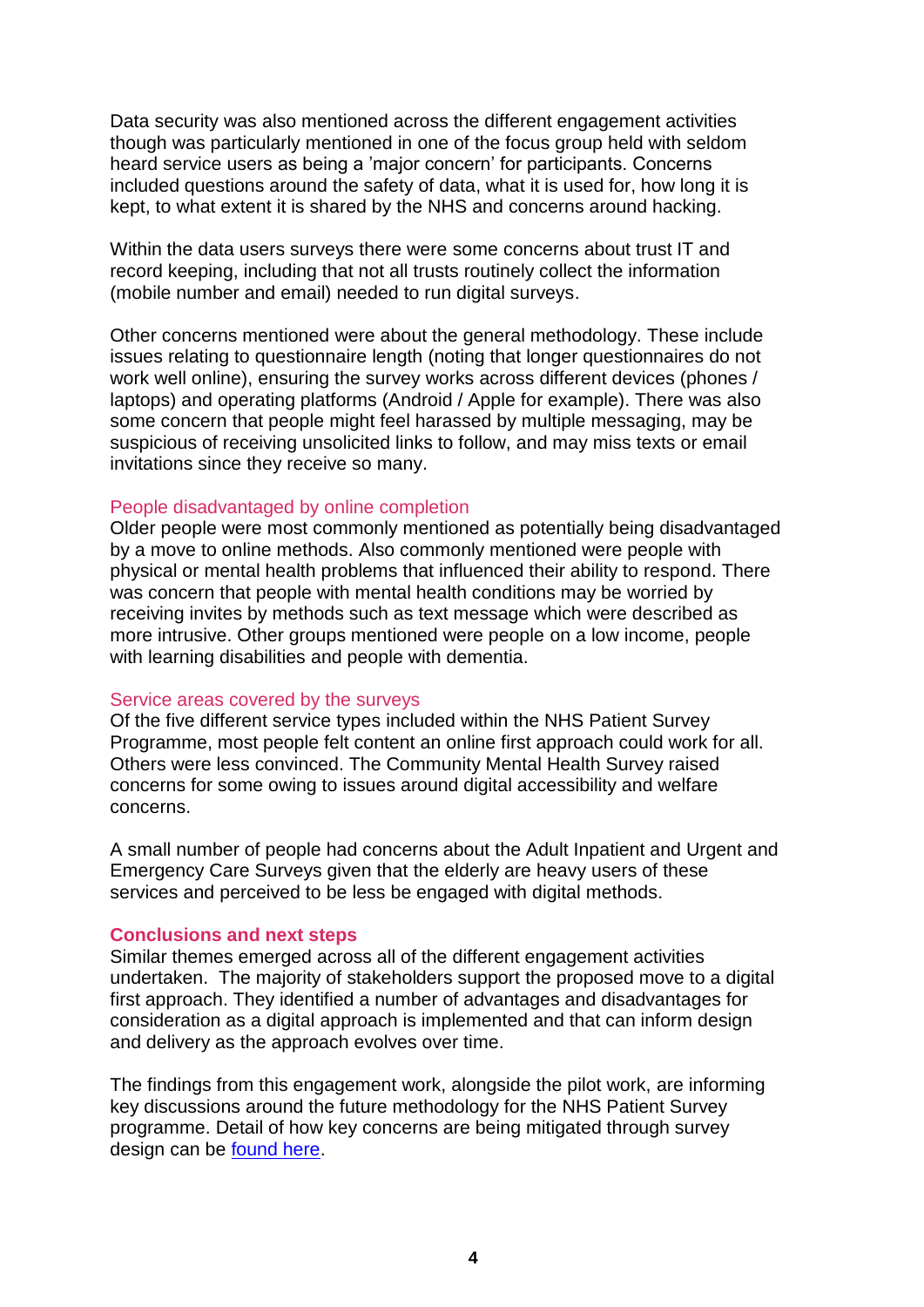# <span id="page-5-0"></span>**Background**

### **The NHS Patient Surveys Programme**

The [NHS Patient Survey Programme](https://www.cqc.org.uk/publications/surveys/surveys-programme-information) asks about peoples recent experiences of using NHS healthcare services. The questionnaires cover many aspects of patient experience, including interactions with staff, involvement in decision making, involvement in care and information provision.

There are currently five surveys in the NHS patient survey programme: Adult Inpatient Survey, Maternity Survey, Community Mental Health Survey, Children and Young People's Survey and Urgent and Emergency Care (UEC) Survey.

Data is published at a national level, proving a snapshot of patient experience across England. The results are also used by NHS trusts to help identify areas where they are doing well and areas for improvement. They are used by [CQC](https://www.cqc.org.uk/guidance-providers/nhs-trusts/cqc-insight-nhs-trusts) for regulatory activities such as registration, monitoring ongoing compliance and reviews; and by [NHS England and Improvement](https://www.england.nhs.uk/statistics/statistical-work-areas/pat-exp/) and the [Department of Health](https://www.gov.uk/government/organisations/department-of-health-and-social-care) [and Social Care](https://www.gov.uk/government/organisations/department-of-health-and-social-care) to support their work. Other data users include Clinical Commissioning Groups (CCG's), academics, researchers and third sector (voluntary) organisations.

The survey programme currently uses a postal methodology and people are sent a questionnaire shortly **after** they have used services. Up to two reminders are sent to non-responders.

### **Online first**

CQC are looking at ways to improve the survey programme by encouraging people to complete questionnaires online (for example, by laptops, tablets and smart phones) rather than only using paper based questionnaires as we do now. We call this '**online first'**. This means that patients are initially sent a letter inviting them to complete the survey online. In later reminders patients will be sent a paper questionnaire, but it is hoped that many patients will choose to complete the survey online. We are also looking at other ways to invite and remind people to take part in the surveys such as use of SMS text messages, and email.

An online first approach offers benefits to respondents, data users and providers. For respondents, an online first approach offers more convenience and choice when completing the questionnaire. For providers and data users, benefits include greater cost effectiveness, better data quality (there are less likely to be mistakes by respondents or due to data entry) and improved response rates from younger people. We hope this change will ensure that the survey programme is as inclusive and accessible as possible.

As this is a big change we need to make sure that this is the right thing to do, and to do this we have adopted a dual approach: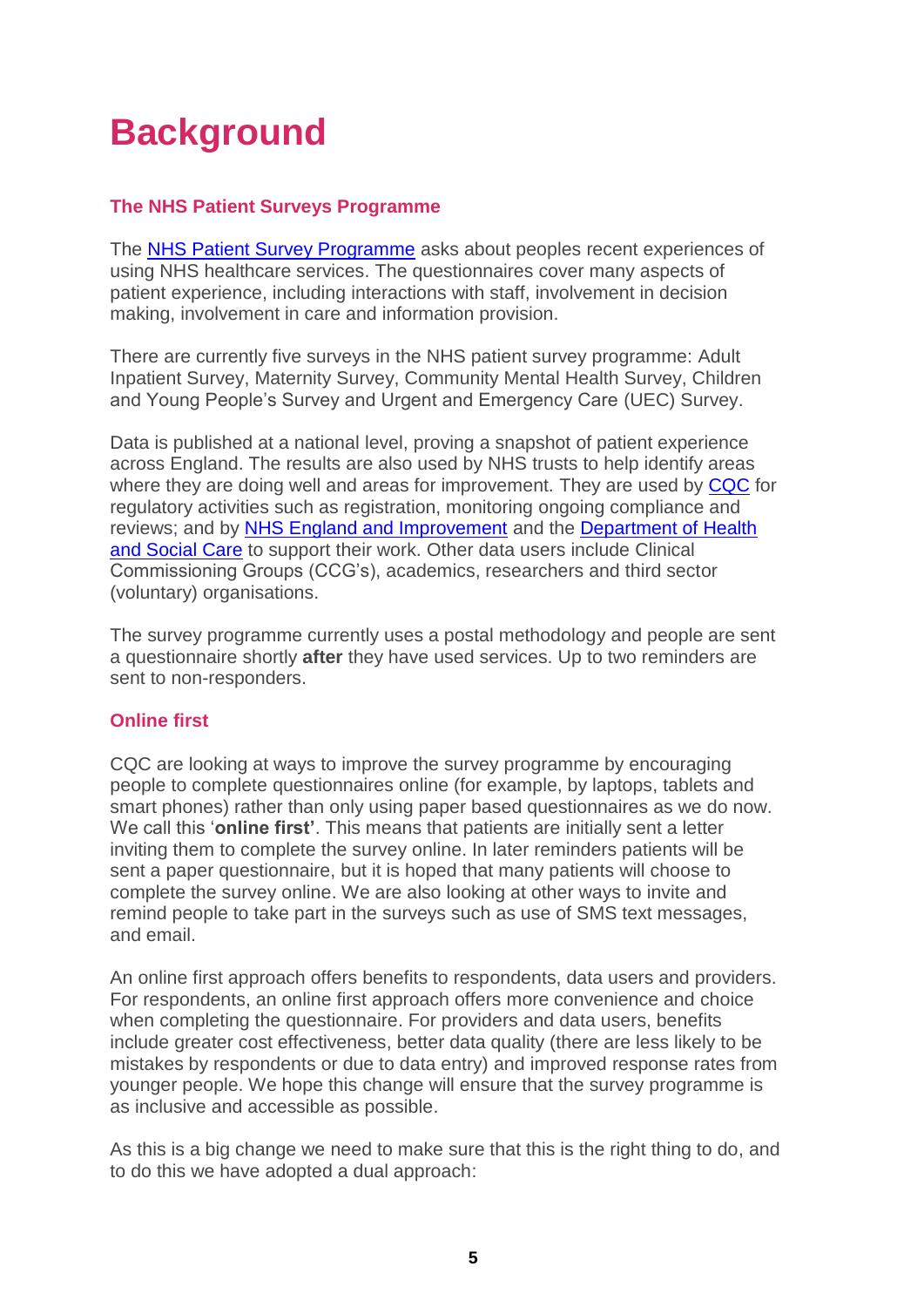- 1. CQC have sought to understand what different stakeholders think about these methodological changes and how they think it may impact them. **This is the focus of this report.**
- 2. [Ipsos MORI](https://www.ipsos.com/ipsos-mori/en-uk) have been commissioned by CQC design and develop the best methods of encouraging people to complete questionnaire online. The stage involves testing out or 'piloting' changes by working with NHS trusts. The use of online questionnaires and SMS reminders is being piloted over time with different patient groups including adult inpatients, women who have recently had babies, children, young people and their carers, and users of urgent and emergency care (UEC) services.

Pilot work for inpatient services has recently completed and the report is available on the [CQC website.](https://www.cqc.org.uk/publications/surveys/surveys-programme-information) The report presents the results of two experimental approaches:

- Experimental group 1 received four mailings (with a paper questionnaire included only in the third mailing), and an SMS reminder after each mailing that did not include a paper questionnaire.
- Experimental group 2 received four mailings (with a paper questionnaire included in both the third and fourth mailings), and an SMS reminder after each mailing that did not include a paper questionnaire.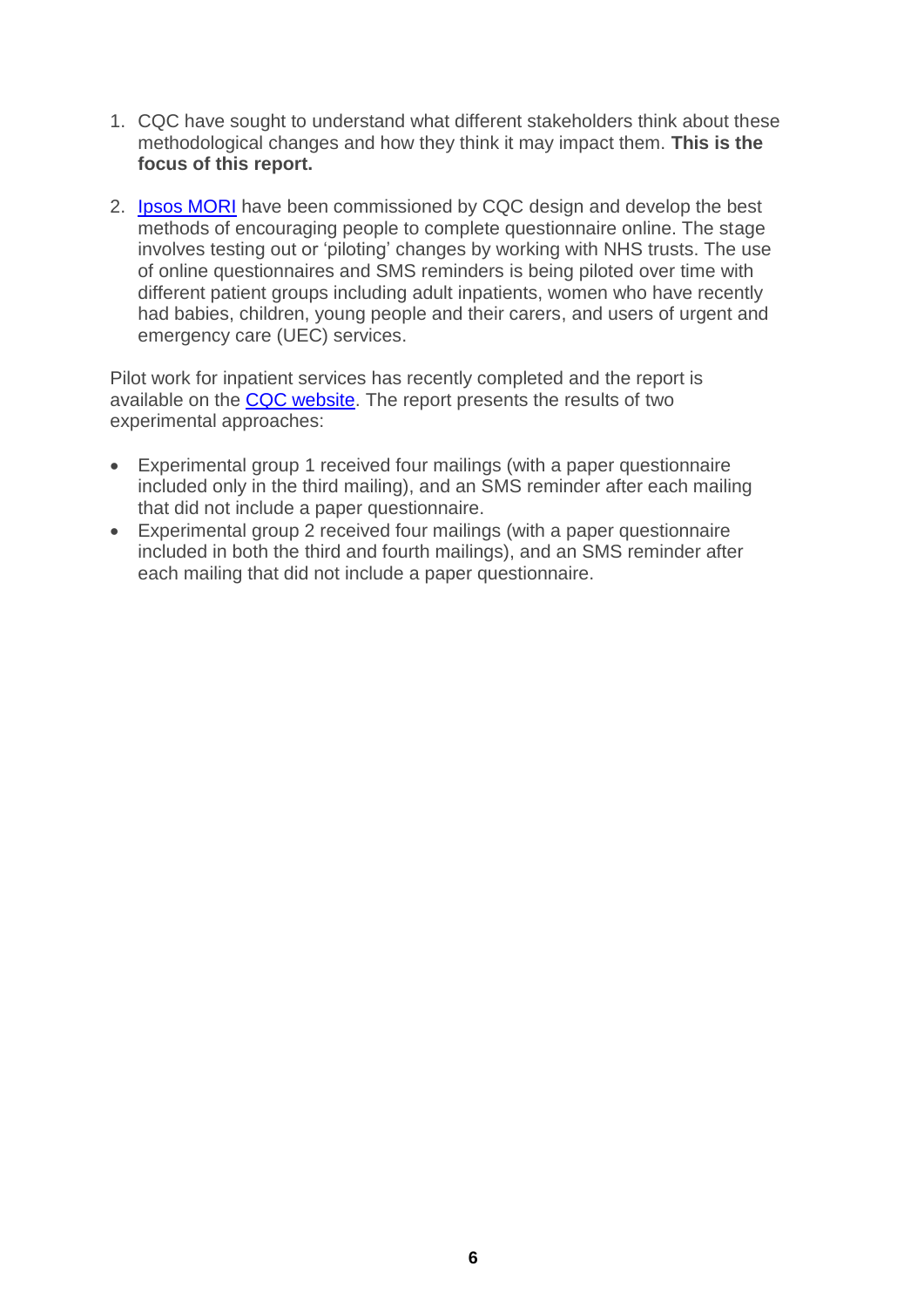## <span id="page-7-0"></span>**Methods**

Engagement activities were undertaken between September 2019 and February 2020 to understand the views of stakeholders on the proposed transition of the NHS Patient Survey Programme to be on-line first. The different activities aimed to reach as wide a range of stakeholders as possible and included the public, colleagues working for NHS trusts and data users.

The purpose of the engagement activities was to understand stakeholders views of online completion, digital methods of contacting patients (SMS or emails), the perceived risks and benefits around this and their thoughts on how we can encourage online completion.

#### **Online engagement**

CQC facilitate two different online communities who work with CQC to gather feedback and shape its work. Engagement exercises were undertaken with each group to gain insight into peoples' thoughts on moving to an online approach:

- A survey was carried out with members of a CQC public online community in September 2019. This consisted of an incentivised panel of 100 people, of whom 98 took part, who were recruited from a representative sample of the population of England;
- A survey was carried out of members of the [CQC Citizen Lab](https://cqc.citizenlab.co/en-GB/) in November 2019. CitizenLab is a platform for the people and the organisations they represent. Membership is varied, though many of people on the platform are from provider organisations (including clinicians and front line staff). The survey was sent after a face-to-face event with the CQC Co-production Group (detailed below). It was sent to 3159 registered users with 23 taking part.

Both questionnaires included a mixture of closed (tick boxes) and open (respondents answer in their own words) questions to understand peoples reasons for their answers. Open questions were coded which means that responses were grouped into themes. Questions asked may be found in appendix A and B.

#### **Focus groups and interviews**

[Choice Support](https://www.choicesupport.org.uk/) were commissioned by the CQC Engagement Team to seek to understand the thoughts of two particular audiences about the proposed move to online methods: groups for whom responses to NHS Patient Surveys are traditionally lower (BME and younger people) and people who may be negatively impacted by the move to mixed methods (e.g. those where we know that internet access and use is low). Participants were:

- 2 x LGBT (one BME, one White)
- 3 x older people (60 and above BME)
- 1 x carer of person with learning disabilities (BME)
- 1 x carer of someone recently admitted to hospital (White)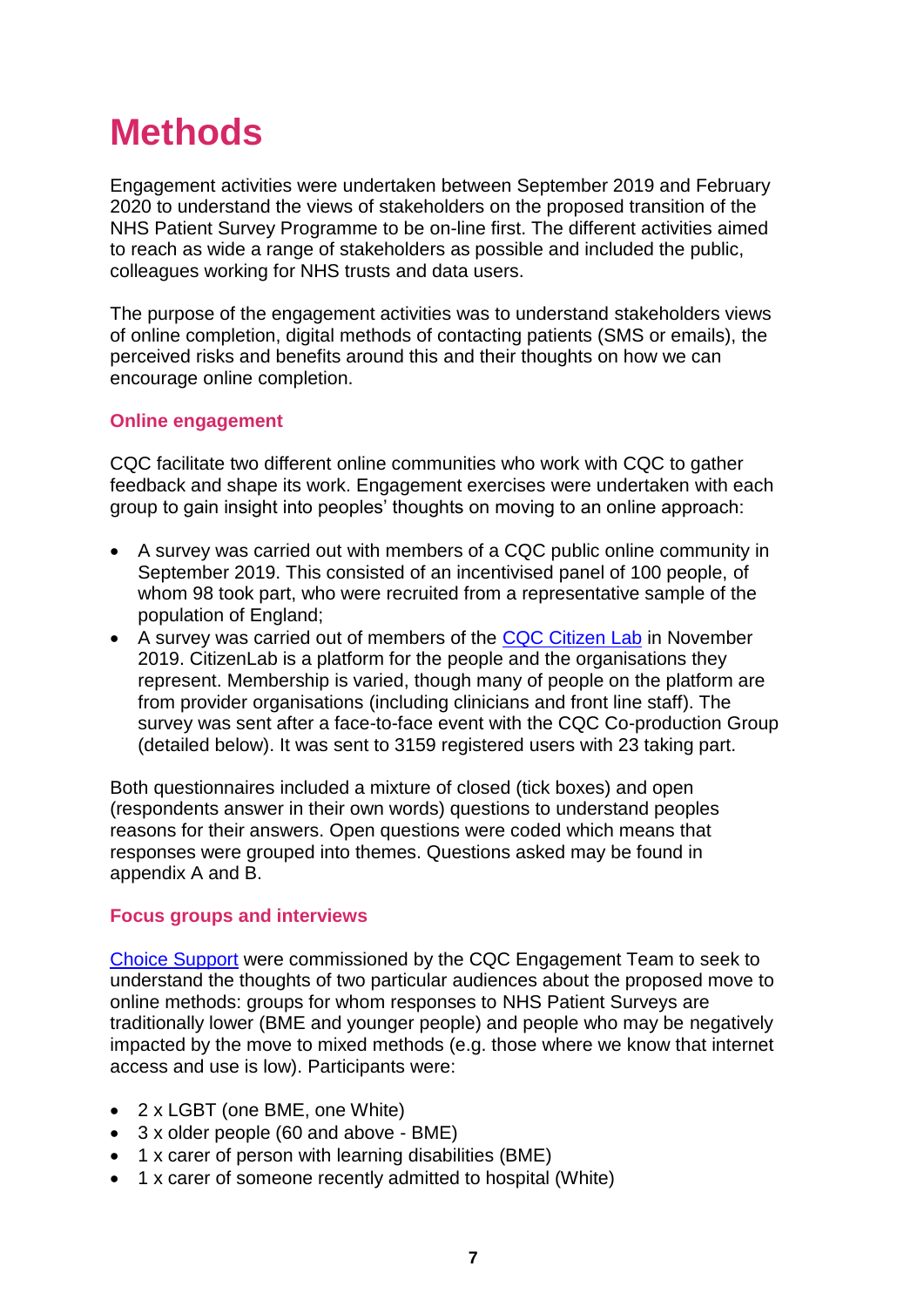- 3 x person with learning disabilities (BME)
- 1 x person in lower socio-economic groups (Unemployed on benefits BME)
- $\bullet$  4 x young people (18 -24 BME)

Choice Support obtained feedback from 15 people via interviews and a focus group.

#### **Engagement events**

Staff from the CQC surveys team attended two engagement events:

- External Coproduction events are run by the Public Insight and Provider Engagement teams within CQC to help shape the work of CQC. The purpose is to engage key stakeholders in the development of strategies, policies, tools and methodologies to help understand the effect they will have and how they will work in practice. Membership of the group is mixed to ensure that a variety of viewpoints are captured and includes providers, subject matter experts, professionals, Experts by Experience (ExE), public representatives, voluntary groups and umbrella bodies, think tanks, academics and national stakeholders. A representative from the surveys team hosted a session at one of these events.
- CQC hosted a table at the afternoon discussion section of a conference called 'Our Digital Future – 1 Year On'. This was run by NHS Digital and held in London in October 2019. Stakeholders at the event included members of the Digital Midwives Expert Reference Group, members of the Local Maternity Systems (LMS) Digital Leaders Forum or others representing their LMS. This includes midwives, obstetricians, project managers and chief information officers.

Notes taken by staff attending these events have been summarised in the results section of this report.

#### **Data user survey**

An online questionnaire was sent to users of the NHS Patient Survey Programme data. This was sent to all [newsletter](https://content.govdelivery.com/bulletins/gd/UKCQC-2745b3c?wgt_ref=UKCQC_WIDGET_5) subscribers, users of the [UK Data Service](https://www.ukdataservice.ac.uk/) who had accessed NHS Patient Survey data sets, surveys leads at all acute and mental health trusts that take part in the NHS Patient Survey Programme and [NHS England and](https://www.england.nhs.uk/2020/01/rapid-nhs-response-teams-to-help-people-stay-well-at-home/) Improvement.

The questionnaire included a mixture of closed (tick boxes) and open (respondents answer in their own words) questions to understand peoples reasons for their answers. Open questions were coded which means that responses were grouped into themes. Questions asked may be found in appendix C.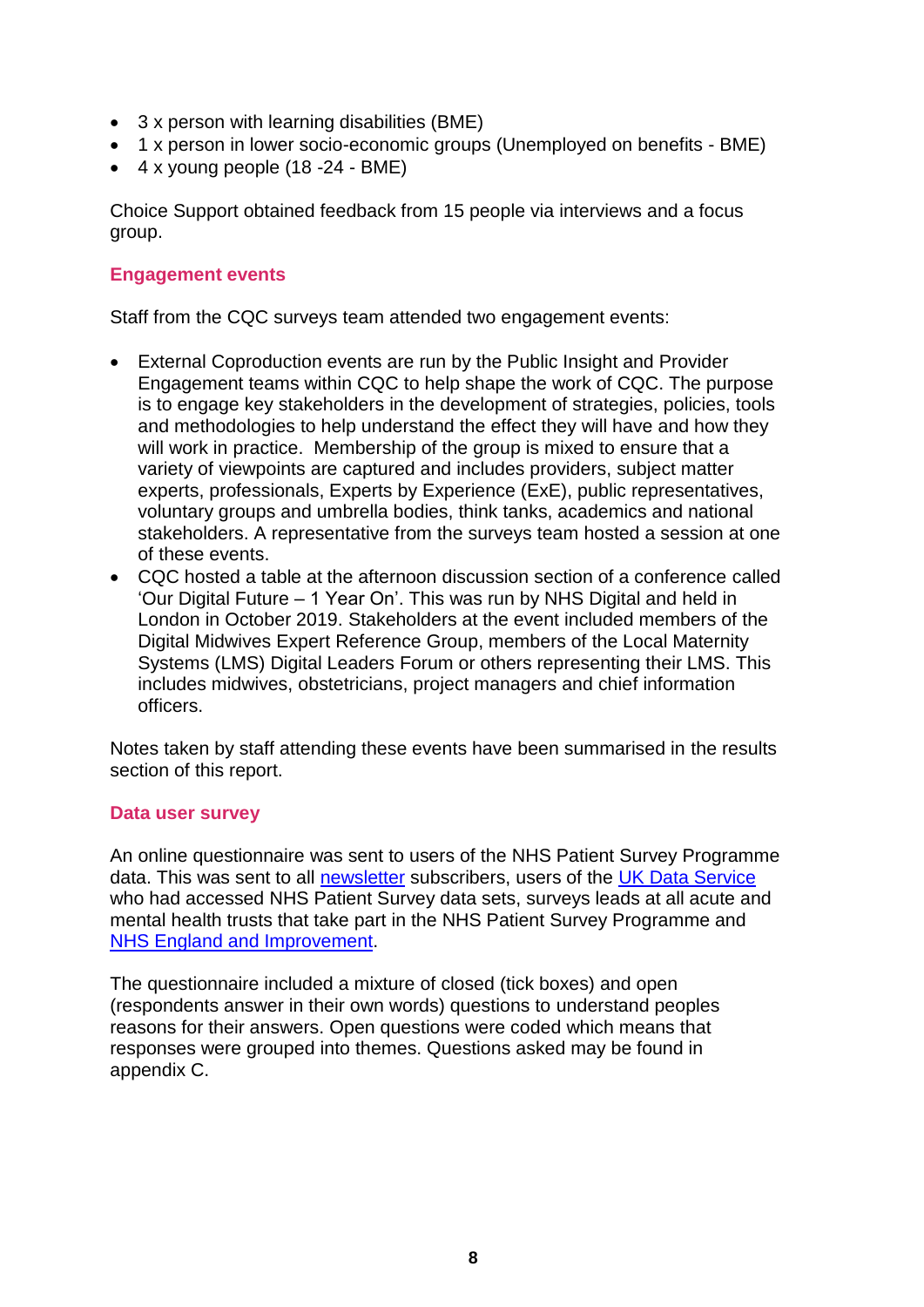### <span id="page-9-0"></span>**Results**

### <span id="page-9-1"></span>**Online questionnaire methods**

The majority of participants across all engagement activities were very positive about, and supportive of, a move to online first methods. This was felt to be reflective of the greater use of online methods in day-to-day life as well as by NHS trusts who are increasingly engaging with their service users online. However, there remains a proportion who either did not agree or who did not know.

Participants across all engagement activities stressed it is important that consideration is given to those that might experience difficulties with using an online approach.

Key results are that:

- Almost four fifths (78%) of people who took part in the Public Online Community thought that CQC should offer online patient surveys instead of only paper-based ones. Six percent said 'no' and 16% 'maybe'.
- All 23 people who took part in the Citizens Lab agreed that CQC should offer online patient surveys as well as paper-based ones;
- Almost four fifths (79%) of people who took part in the data users survey agreed that CQC should move to an online first approach. Ten percent said 'no' and 11% 'maybe';
- Within the focus group, overall the use of online questionnaires were considered to be useful so long as consideration was given to those that might experience difficulties with this approach.

#### <span id="page-9-2"></span>**SMS and email invitations and reminders**

Preferences were mixed for those asked about receiving survey invitations and / or reminders by digital methods. Generally whilst the majority of people were happy there remains a proportion who either were not or did not know. There is some evidence to suggest that email is preferred, as more people said it would be appropriate to send invitations and reminders by email than text message across the Public Online Community, Citizens Lab and Data Users surveys.

Key results are that:

- When people who took part in the Public Online Community were asked to select which method they would be comfortable to receive an invitation to complete an NHS Patient Survey by, 69% said by email, 20% by SMS (text message) and 10% by post. Respondents could select one option only;
- When people who took part in the Citizens Lab People were asked if it would be appropriate to send invitations to take part in a survey by SMS (text message): 16 people said 'yes', 5 'no' and 2 did not know. When asked the same question about email, all of the 22 people who answered said 'yes';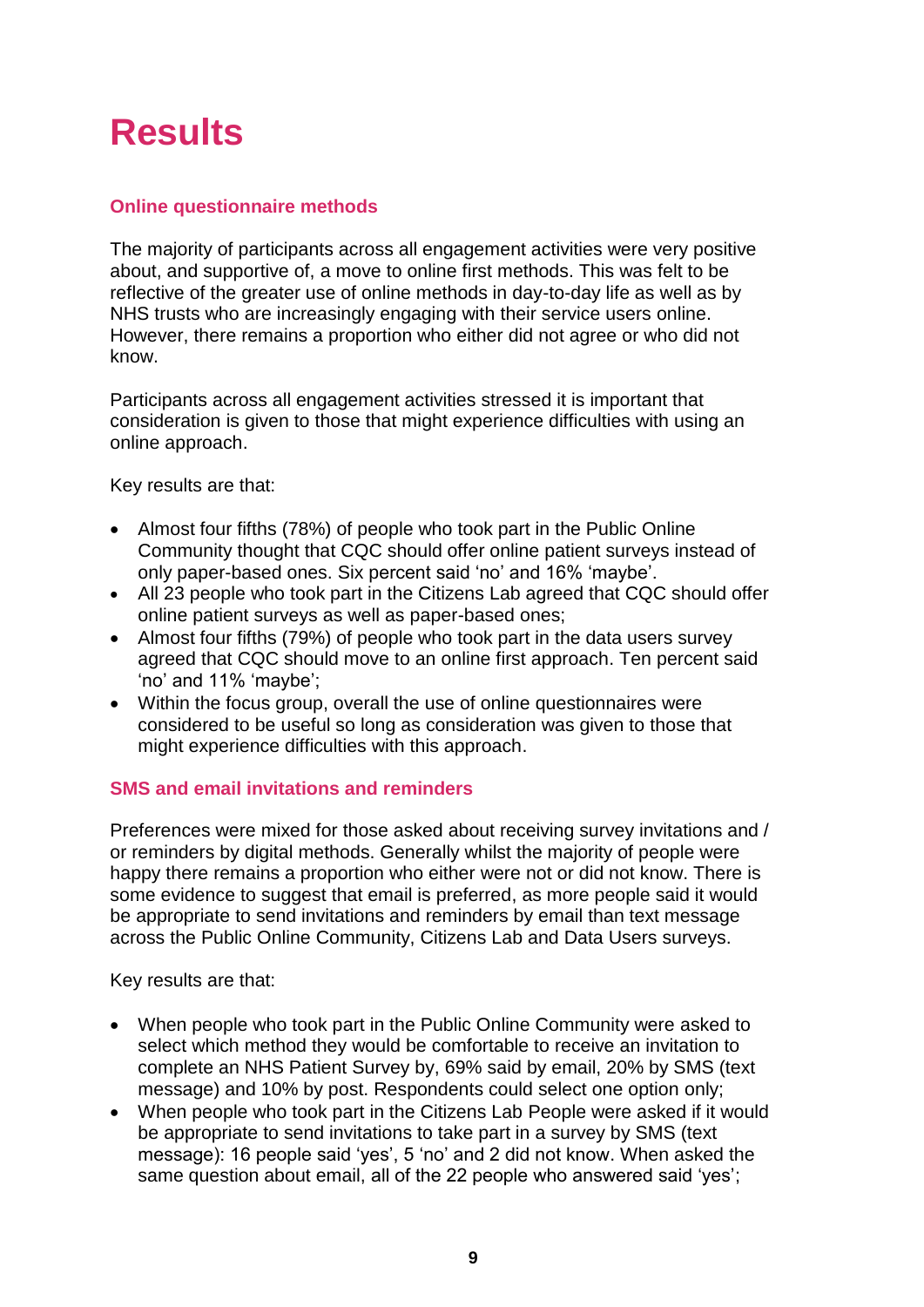• When people who took part in the Data Users Survey were asked if it would be appropriate to send invitations to take part in a survey by SMS (text message): 77% said 'yes', 10% 'no' and 12% did not know. When asked the same question about email, 86% said 'yes', 9% 'no' and 6% did not know.

Generally the focus group was supportive finding SMS and email invitations / reminders more useful than paper ones. Comments included:

- *With paper I won't respond but with an e-mail I will respond;*
- *I cannot remember the last time I posted a letter. It is such an effort nowadays.*

People who took part in the Citizens Lab and Data Users Survey who said 'no' were asked why they did not feel these methods are appropriate. This was an open question meaning that people could respond in their own words.

For **text messages**, some people had general concerns with this method feeling it could easily be missed amongst other texts received:

- *Get to many texts could miss it;*
- *Too brief to be detailed. More frequently ignored.*

Others felt that this was too invasive or intrusive:

- *Unless the patient has specifically agreed beforehand, I personally get annoyed when companies contact me via text, in what would appear to be a cold call.*
- *It's too personal / pressurising. We do our FFT<sup>a</sup> by SMS (in part) - but it's a one off invitation that people can choose to ignore. Actively chasing people to respond to a survey feels like a different thing and I would prefer to keep it by post;*
- *I think people could feel harassed by getting texts? It would definitely confuse and frighten my mum.*

Other comments included concern that trust records systems did not accurately hold mobile numbers, that other methods (such as email) are preferable, some people do not have access to SMS and that there can be digital issues such as poor reception.

For **email**, some people had concerns that trust records systems did not capture this information accurately:

• *Our trust does not have good email coverage for patients so this would not be a suitable method. We have more data on SMS and use this for surveys currently but with the addition of interactive voice messaging for land line user;.*

a [Friends and family test](https://www.england.nhs.uk/fft/)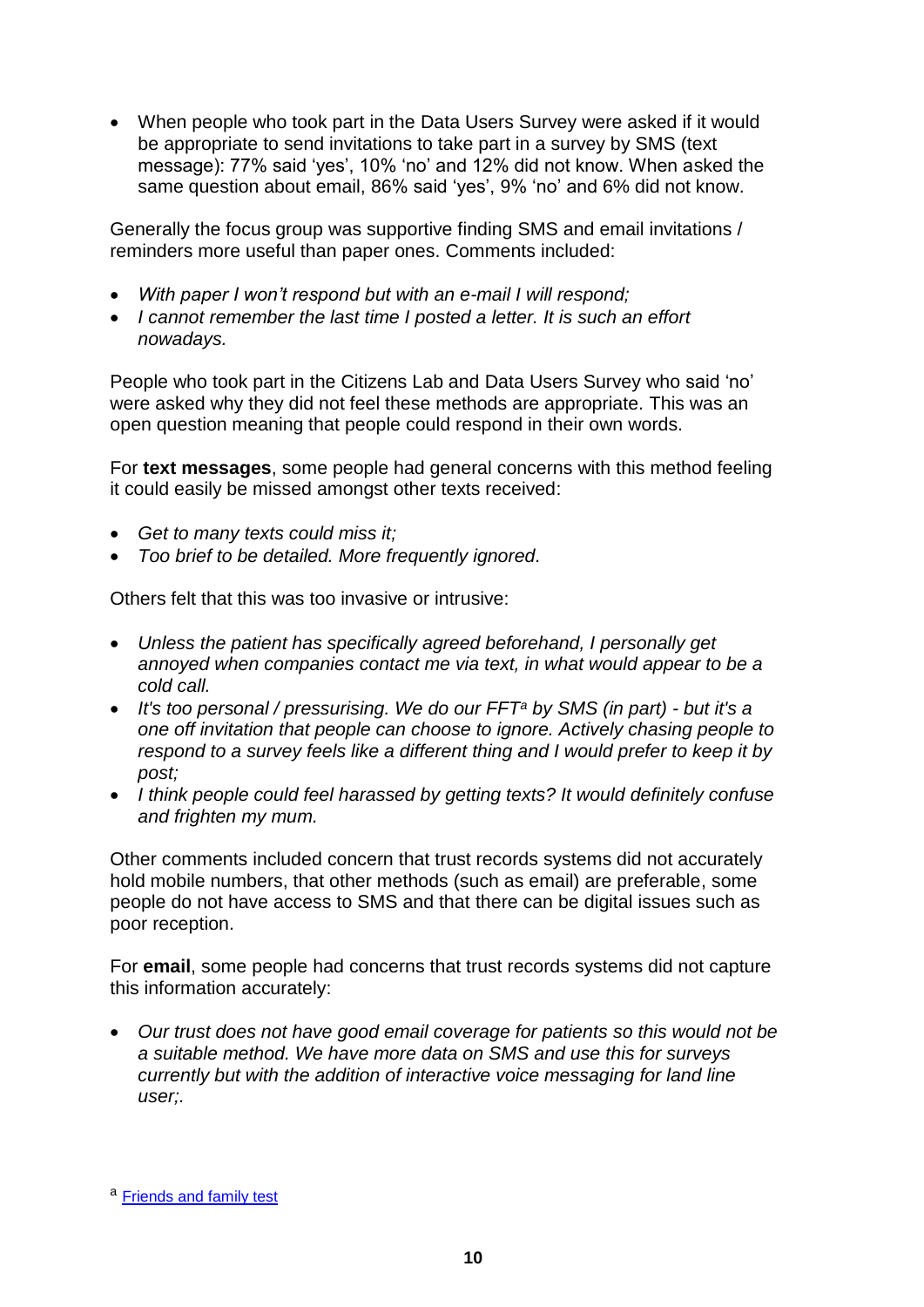- *Would need to assure the data quality of email addresses in the Clinical record to flow as part of the survey dataset. This is currently not robust enough and would be a risk of data being sent to the incorrect recipient;*
- *I don't think we have a high enough proportion of our patients with recorded email addresses to make this viable at present.*

There were also concerns about digital accessibility such as that some groups would not have email.

- *Not all patients especially elderly have access to online or know how to use computers;*
- *A significant number of patients do not have access to the internet. This is down to age or in my Trust location, poverty.*

As with text messages some people had general concerns about the method and that emails could easily be missed or ignored.

- *Will probably be seen as spam and deleted as an unsolicited email - I would;*
- *I think that people have their phones to hand so would see a text message immediately, there is that much junk mail that comes through on peoples emails that this method may be missed.*

#### <span id="page-11-0"></span>**Benefits of online completion**

We asked people what they thought were the benefits of completing an NHS Patient Survey online as opposed to a paper based version.

The most commonly mentioned benefits across all engagement activities were convenience to responder, environmental and cost. Other potential benefits identified were improved response rates, that results may become more representative of different patient groups and benefits to end users.

Online methods were felt to be **more convenient** to respondents being quicker, easier and enabling instant access at their convenience. Examples of comments include:

- *Technology is at the touch of most people's hands! They can complete surveys in the comfort of their own homes, in private and not under pressure;*
- *It is quicker and easier - especially if can be done on a smart phone;*
- *Quicker, less hassle, don't have to think about posting it;*
- *Immediacy and ease - our PCs, Mobiles etc are in our hands almost daily and it's so easy to tick a box rather than looking at snail mail maybe once a week;*
- *Easier to complete, no need for posting responses. Can complete at any time if on mobile phone for example.*

Online methods were considered to be more **environmentally friendly** or 'greener' due to less use of paper.

• *Reduce NHS Waste - average response rate is 30% which means 70% of the resources supplied are wasted;*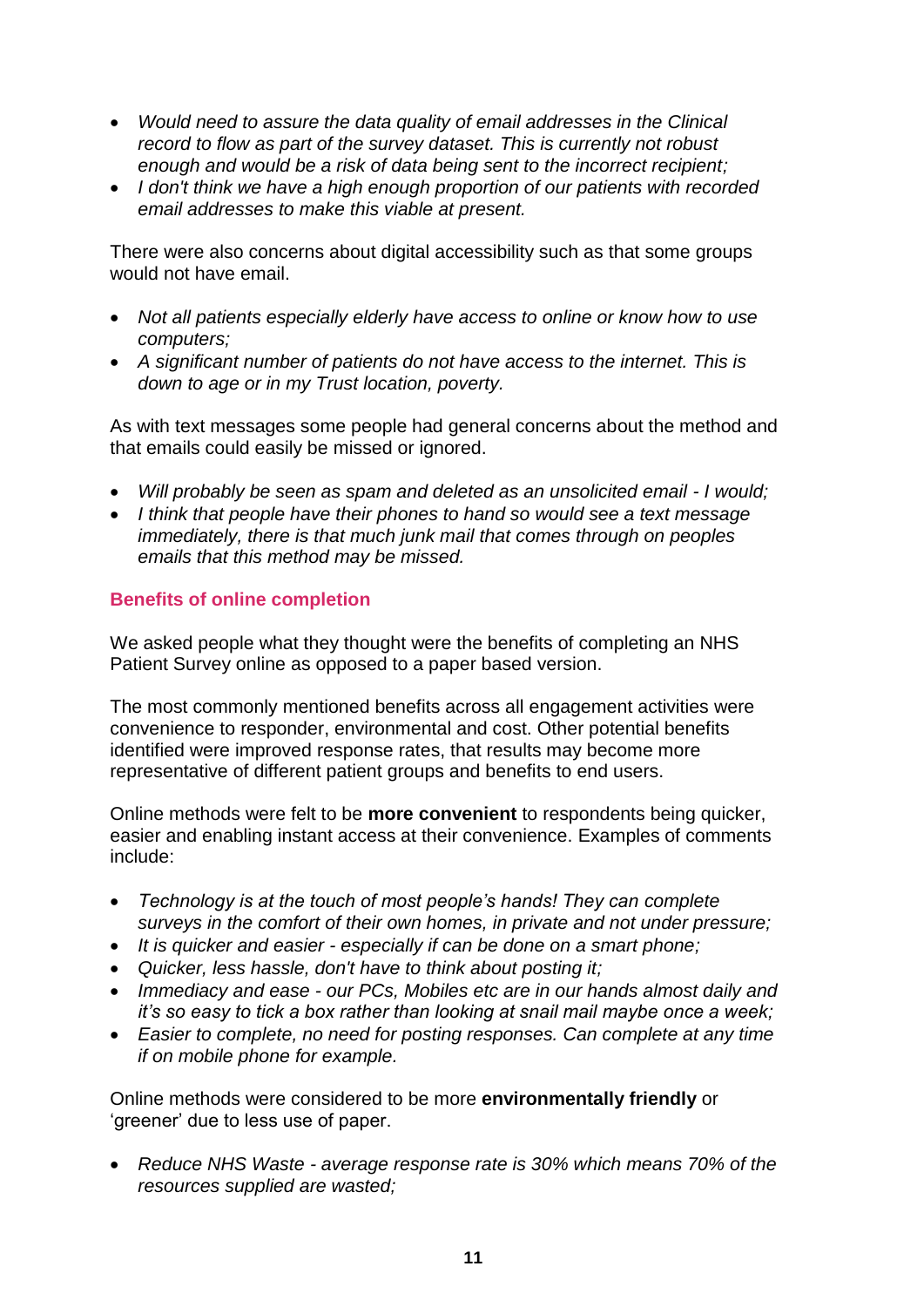- *Less waste of resources (paper, postage, etc);*
- *Less paper involved, so better for the environment;*
- *It will cut down significantly on paper usage, therefore not have an impact on the environment.*

People also thought that the survey would be more **cost effective** due to being cheaper to administer. Cost benefits to digitisation include less paper and postage, and the removal of steps such as data entry or scanning.

- *Initially it has to be cost savings, in printing, ink, paper, postage;*
- *Ultimately it will save public money as it will save printing expenses, postage costs and inputting costs;*
- *It is more cost effective for the NHS. It enables more cost effective analysis.*

Some people felt that using digital methods would have a positive impact on **response rates,** particularly for young people who are more engaged with technology and use this as part of their daily lives. There was a lot of discussion at the Maternity Our Digital Future engagement event around making the survey results more representative by encouraging greater response from BME and younger mothers. Providing this method of completion may therefore encourage them to take part.

- *I believe that the online option will help to increase the response rates from our younger patients. Given the age range for the maternity and children's surveys, I believe it is far more sensible to provide an online option than the current methodology;*
- *It might seem less of a chore as an online link and attract a younger demographic as the majority of respondents to the inpatient survey are 55+;*
- *Our patient group in maternity is very IT savvy so will prefer this and the links can go out and capture a much wider audience.*

Online methods were also thought to have the potential to increase accessibility by facilitating participation from people who may have barriers to completion through use of assisted technologies. Suggestions included speak aloud for people with visual difficulties, use of different colours, large font, and easy read. Different languages versions could be made available for people whose first language is not English. Increasing participation would make the data **more representative** of the views of different patient groups.

- *Patients with impairments which make it hard for them to complete a paper survey may be able to use technology to enable them to complete the survey;*
- *Greater opportunities to improve accessibility for special needs and disability. Ease of filling in and submitting. Potential to offer easy read and different formats at lower cost;*
- *It will also help with ensuring surveys can be instantly translated for those with whom English is not their first language.*

People also believe **end users** will benefit from this new method as results will be available much quicker, even instantly, meaning they can be used sooner. Some stakeholders mentioned that there is currently a long gap between the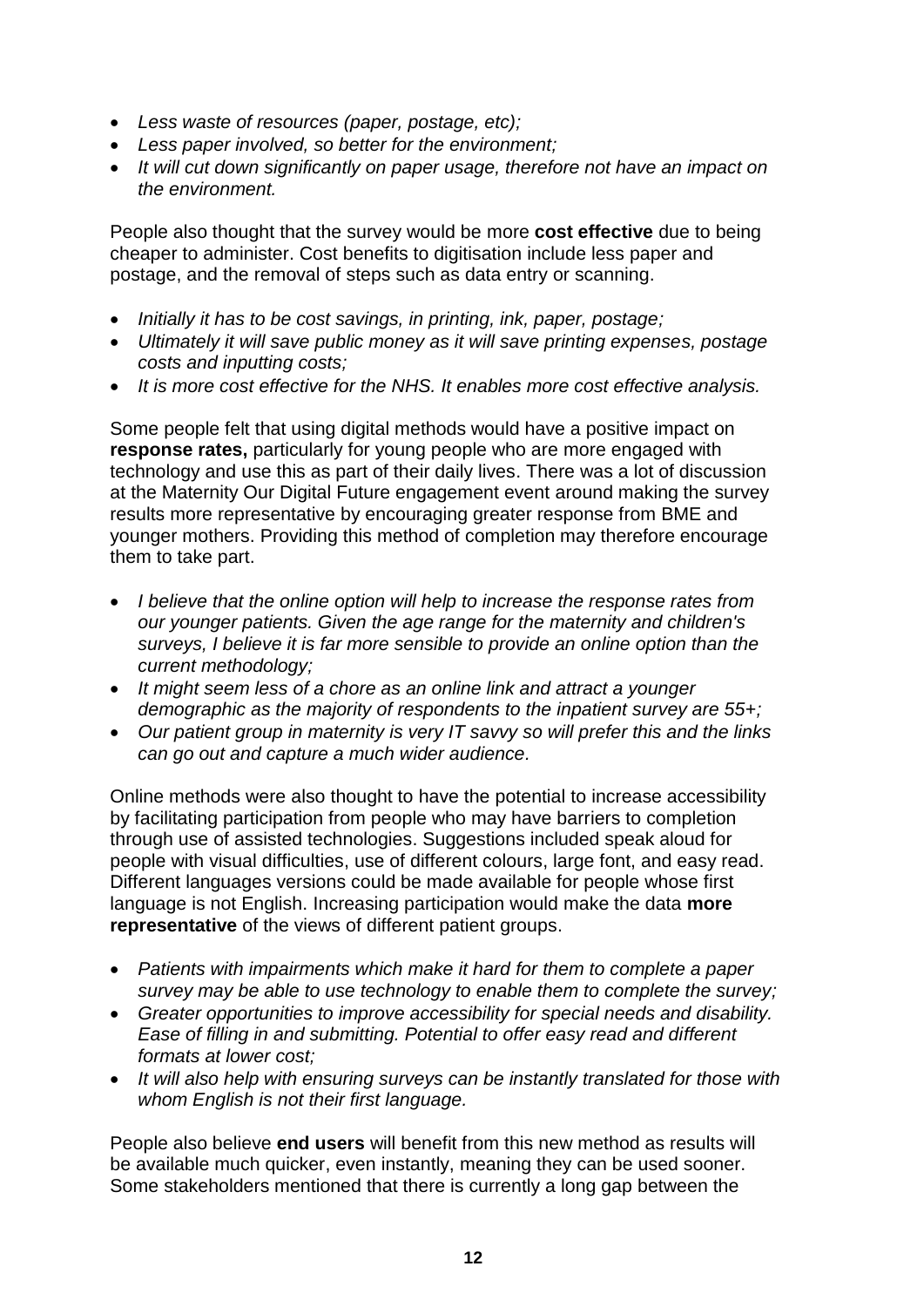survey sample months and results being available. Other benefits include that respondents are less likely to miss questions (as they can be 'forced' to answer), there is no data entry and therefore no data entry errors, and no need to decipher difficult handwriting:

- *There is the opportunity to give more "live" or recent feedback to the providers - rather than waiting for what seems a long time - so that any improvements that we can make are more real time;*
- *Easy access to data and I believe reports. Current turnaround for paper only surveys takes too long, and longer for us to action any issues from the surveys;*
- *Faster analysis of results and therefore able to act on any concerns or issues in a more timely manner;*
- *Quicker response, less data entry/scanning/ transcription errors; reduction in resources to undertake this.*

There was also a feeling that it makes sense to move to an online approach which is a more modern and reflective of increasing use within society. People now expect and prefer digital methods of communication:

- *The large majority of NHS users - especially as regards maternity, where women are younger than the average patient - will be very used to online work, and decreasingly willing to engage with handwriting, paper and envelopes, stamping and posting;*
- *Going on line is the way forward. Paper questionnaires have had their time and have been successful, we must look to the future;*
- *Better aligns to people's expectations on how to deliver feedback these days.*

Use of online methods also reflects the move within healthcare to using digital approaches:

- *I support people with Learning Disabilities, and I can say that services are investing in new technologies like smart phones and tablets. Yes, online feedback is welcome;*
- *We are moving to digital transformation in every Trust as our goal for 2020 hence I think this is good time to progress toward online surveys.*

#### <span id="page-13-0"></span>**Concerns with online completion**

We asked people if they had any concerns, or thought there were any difficulties, with completing an NHS Patient Survey online as opposed to a paper based version.

While many said they had no concerns about prioritising online methods of completing questionnaires, the most commonly mentioned concern across all engagement activities were digital exclusion or digital accessibility issues. This was thought to affect particular groups who were often described as 'vulnerable'. Some participants expressed concern that this risks skewing data if these groups are missed. Other concerns mentioned were a decrease to response rates, data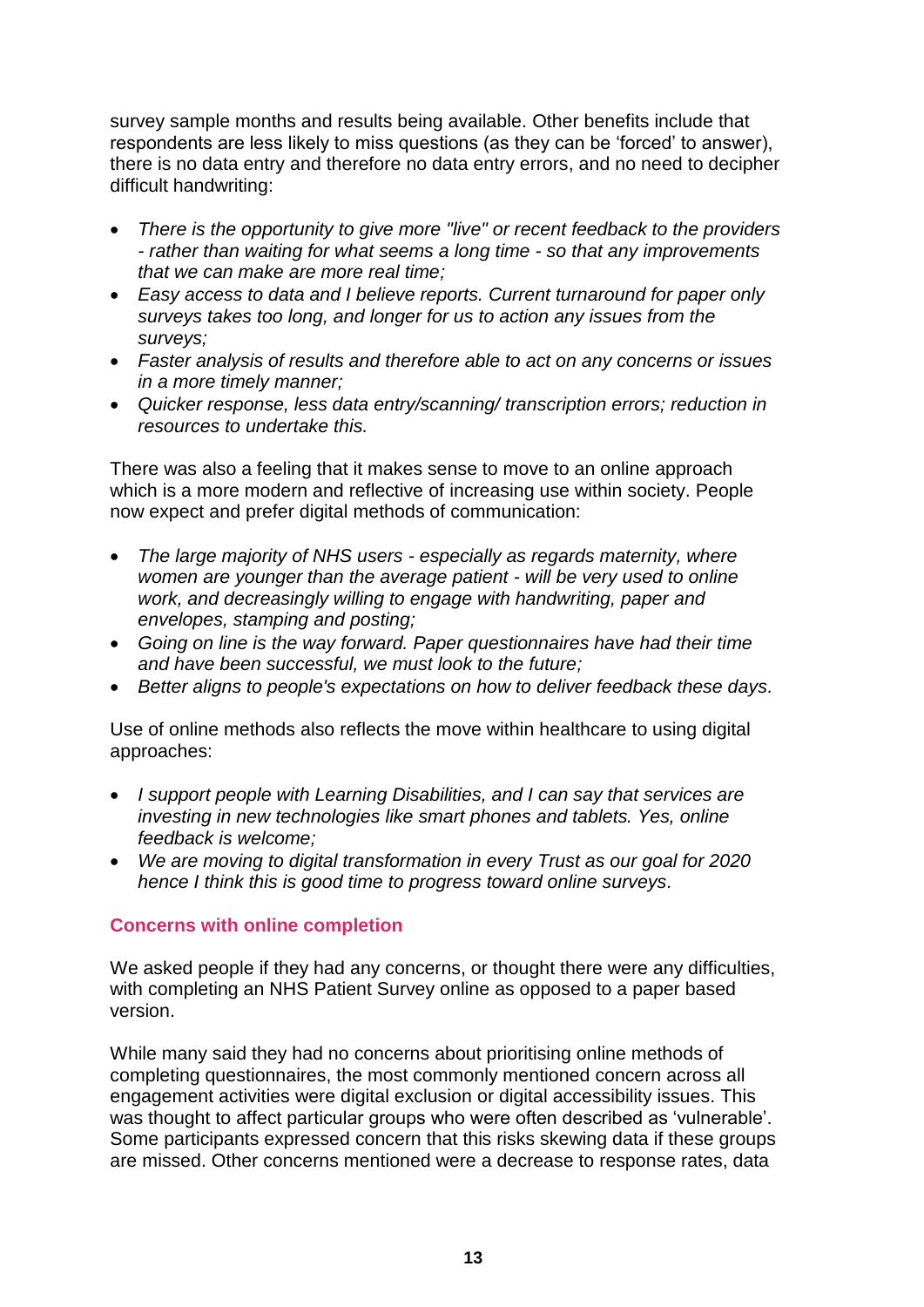security, the completeness of trust IT / records systems and general methodology concerns.

The most commonly mentioned concern across all engagement activities was **digital exclusion or digital accessibility issues.** Many people commented that online first approach risks excluding people who do not have access to the internet and / or technologies such as laptops or mobile phones. Also excluded would be people who either did not have the confidence or ability to use the internet and / or other technologies or who did not want to use them. This was thought to affect particular groups (discussed below) who were often described as 'vulnerable'. Some participants expressed concern that this risks skewing data if these groups are missed. It was felt that currently paper questionnaires would need to be available for people who either chose not to, or were unable to, use online approaches.

- *Everyone has access to paper surveys not everyone has access to online surveys;*
- *I work with service users on involvement and so we consult them a lot. About a third are not able to use tech and need paper for various reasons. Both methods should be available so that you have a broad representation;*
- *Worried that this may exclude people who don't have access to the internet or are not computer literate. This may lead to people being reluctant to complete any survey as they feel it is 'not for them'. May put them off completing paper one;*
- *It could potentially exclude people who do not have online access or are not competent or confident to use online survey;*
- *Access for all to IT facilities and rural network coverage is variable;*
- *Excludes those without online access. could have geographical exclusion due to signal.*

**Data security** was also mentioned across the different engagement activities though was particularly mentioned in the focus group held with seldom heard service users as being a 'major concern' for participants. Concerns included questions around how safe data is, what it is used for, how long it is kept, to what extent it is shared by the NHS and concerns around hacking.

- *Safe and secure practices will need to be put in place to protect patient identity. Some patients may have concerns regarding the protection and safety of their responses;*
- *We all know how hackers can breach computers to gain access to data, which can be sensitive. Until systems become more reliable and as near fool proof as possible, this step should not be taken lightly;*
- *There is a concern about your data going to inappropriate places. It's a big organisation and it must protect your information. I don't want marketing advertisements from third parties*;
- *The NHS has to be clear who has access to my information, for how long and who can and cannot get it.*

Some stakeholders who took part in the engagement events and data user survey had concerns about a negative impact on **response rates**. There was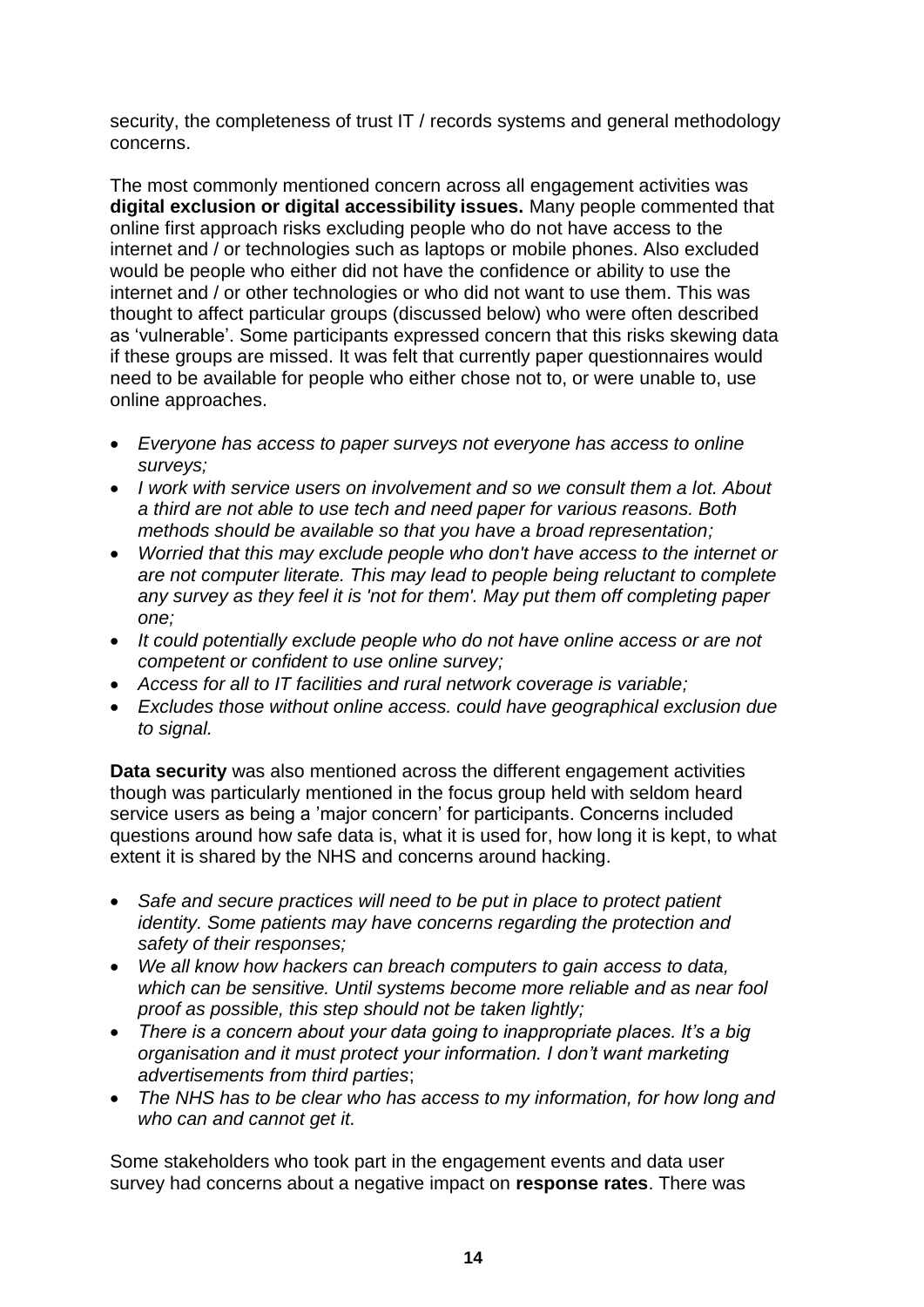concern that response rates may drop due to the introduction of digital methods. Also suggested was the risk of response bias, if participation decreases for groups who are not as engaged with online methods, such as older people.

- *Concern completion rate for surveys could decrease if people do not have access to the technology required or are not as familiar in using it. that response rate may drop as it's easy to ignore an e-mail request to provide feedback;*
- *Yes - I worry that this could skew who completes the survey, in particular by potentially marginalising already marginalised groups (those with less access to IT/ who are less IT literate);*
- *The element of bias (those who are more likely to respond to online surveys younger/professionals etc.) would need to be acknowledged.*

Within the data users surveys there were some concerns **about trust IT and record keeping**, including that not all trusts routinely collect the information (mobile number and email) needed to run digital surveys.

- *As a PAS manager in an acute Trust, I'm very aware that the data isn't always in the electronic patient record. For example, mobile numbers aren't always available or correct. This also applies to email addresses. The cause of these problems is that whilst clinic/ward staff will readily amend paper notes, they are less inclined to update the PAS system. Therefore providing these details to the survey contractor is very difficult;*
- *Recording of patient email addresses and mobile phone numbers is nowhere near as good as postal addresses so communication via email and text in the first instance will be difficult;*
- *Like a lot of Trusts, we do not routinely collect email or mobile phone numbers - those areas of our organisation that do so seem to be biased towards younger attendees of our A&E departments and patient groups with regular / long-term hospital attendances. Unfortunately postal addresses are still by far the most common contact information we hold across all of patient groups.*

Other concerns mentioned were about the **general methodology**. These include issues relating to questionnaire length (noting that longer questionnaires do not work well online), ensuring the survey works across different devices (phones / laptops / tablets) and operating platforms (Android / Apple for example). There was also some concern that people might feel harassed by multiple messaging, may be suspicious of receiving unsolicited links to follow, particularly if they do not know who CQC is, and may more easily miss texts or email invitations since they receive so many.

- *Receiving multiple reminders - email then postal might feel excessive, particularly if people are receiving other messages about sharing their feedback directly to NHS trusts. Will need an easy way to opt-out of responding if receive by email first. This may have an impact on response rates;*
- *There are inevitable difficulties associated with formatting and accessibility to the surveys itself, across the various devices people might use (phone, tablet, MAC, PC, etc.);*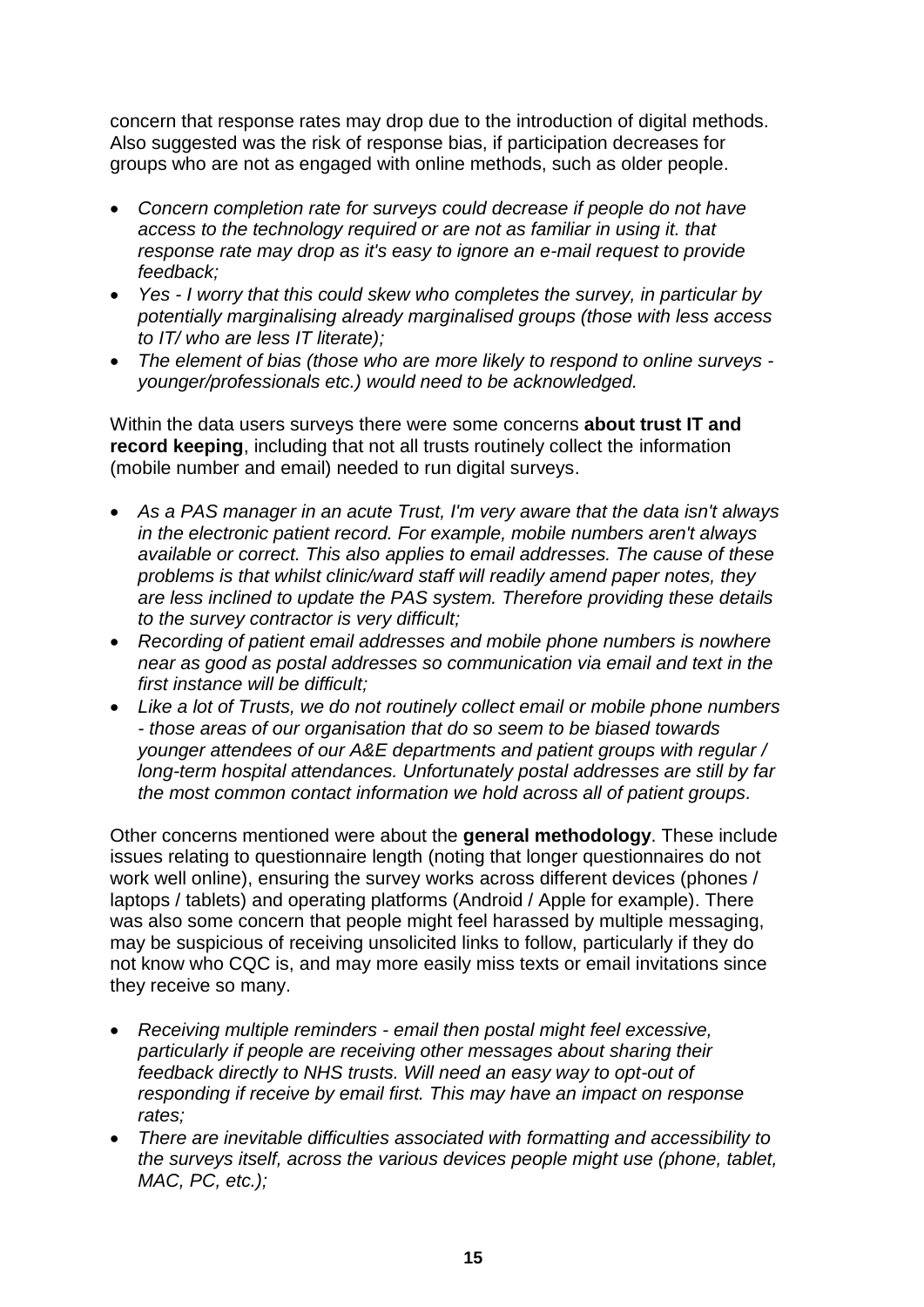- *Length may have to be reduced to encourage online completion;*
- *I would question whether all of the approved suppliers have the mechanisms to run surveys in this way. They offer a very good price for Trusts at the moment and if we have to go to a supplier like [name] it could significantly increase the cost for us;*
- *Issues may arise if the link for the survey does not work properly. Issues of viewing between different devices - I.E. iPhone - iPad etc.*

#### <span id="page-16-0"></span>**People disadvantaged by online completion**

People were asked if there any particular groups of people that might be disadvantaged or in some way adversely affected by the move to online surveys.

Most commonly mentioned as being disadvantaged by the move to online methods were older respondents. Also commonly mentioned were people with physical or mental health problems that influenced their ability to respond. There was concern that people with mental health conditions may be worried by receiving invites by methods such as text message which were described as more intrusive. Other groups mentioned were people who are homeless, including those in temporary accommodation, people on a low income, people with learning disabilities and people with dementia.

- *I think that elderly people may be at a disadvantage as many do not use smart phones and technology. Potentially this is a large group as they are more likely to use services through illness and accidents. I think both online and paper based surveys are needed;*
- *Physical disabilities, visually disabled, people who have a learning disability, elderly, poorer people who cannot afford mobile phone or internet;*
- *Generally speaking older people don't have the same access/understanding of online services so could not access the survey online. People experiencing mental health problems may have beliefs/paranoia around using computers/electronic devices. People in residential care settings often have less access to online sources;*
- *Refugees and asylum seekers might not understand English and may need appropriate support with responding to questionnaires.*

#### <span id="page-16-1"></span>**Service areas covered by the surveys**

Of the five different service types included within the NHS Patient Survey Programme<sup>b</sup>, most people felt content an online first approach could work for all. Others were less convinced.

The Community Mental Health Survey raised concerns for some owing to issues around digital accessibility and welfare concerns.

<sup>&</sup>lt;sup>b</sup> There are currently five surveys in the NHS patient survey programme: Adult Inpatient Survey, Maternity Survey, Community Mental Health Survey, Children and Young People's Survey and Urgent and Emergency Care (UEC) Survey.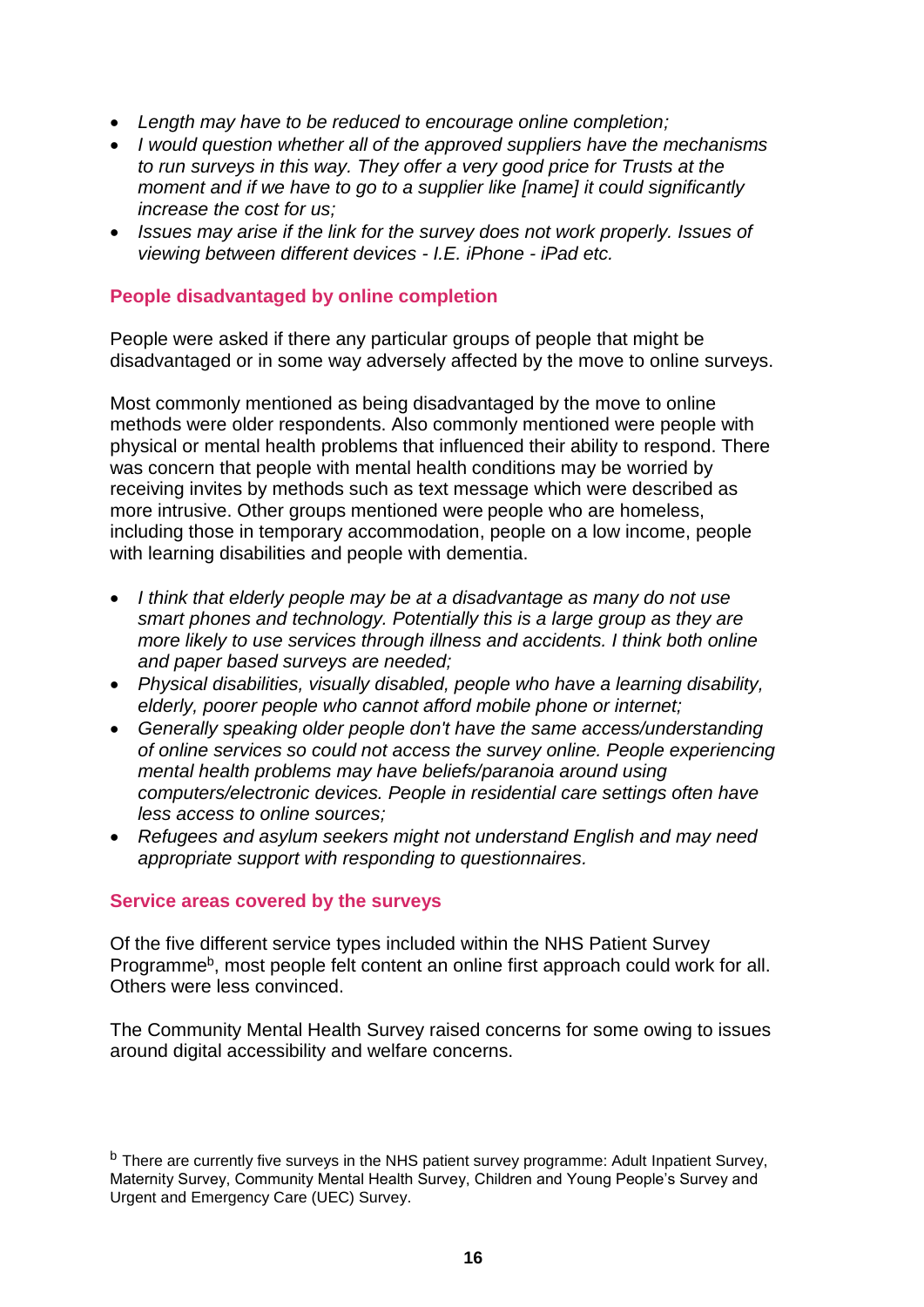- *I would be concerned about more than one reminder to patients who may be experiencing a stressful situation or are unlikely to understand the context of an email;*
- *These groups are likely to contain the people who do not have online access;*
- *Mental health patients may require a more considered approach due to the nature of their treatment;*
- *This group would need an individualised approach.*

A small number of people had concerns about the Adult Inpatient and Urgent and Emergency Care Surveys given that the elderly are heavy users of these services and perceived to be less be engaged with digital methods.

- *Our cohort of patients for this survey is much older [name] we are the second oldest area in the country and I am not sure whether this cohort routinely utilise all the technology available to them;*
- *The majority of our inpatients are very elderly and I wouldn't want to exclude them. While I recognise that a lot of older people now use technology, some don't and we do have to remember that;*
- *Adult inpatients may be elderly and not have computer skills or access to complete on line surveys, thus skewing the population surveyed;*
- *A high number of patients responding to the survey would be elderly and may not be technically aware.*

Though digital methods were felt to work well for the younger demographic in the Children and Young People survey, a few people had concerns around welfare / consent / safeguarding issues, particularly for young children. Also suggested was that particularly younger children, may not have access to phones and laptops etc. There may also be issues around identifying if contact details are those of the child or parent.

- *Children and young people are likely to be the most IT literate; however you should consider parental awareness/consent; children and young people's understanding - particularly at the point of crisis; warnings that children and young people are frequently given about accessing online activities that require them to give personal details;*
- *I think there needs to be a robust way of checking patient addresses before sending. Also if text reminders are used, there needs to be a way of ensuring we have access to the most up to date telephone number. In the case of a child, this could be difficult and there could be safeguarding issues for children taken into care or living with one or the other parent with a parent estranged;*
- *Access to IT limited amongst young children;*
- *Children don't have access to computers.*

### <span id="page-17-0"></span>**Encouraging online completion**

The most common suggestion for encouraging online completion was to incentivise respondents. This could be either by some kind of monetary reward (such as a prize draw) or by using messaging to convince people of the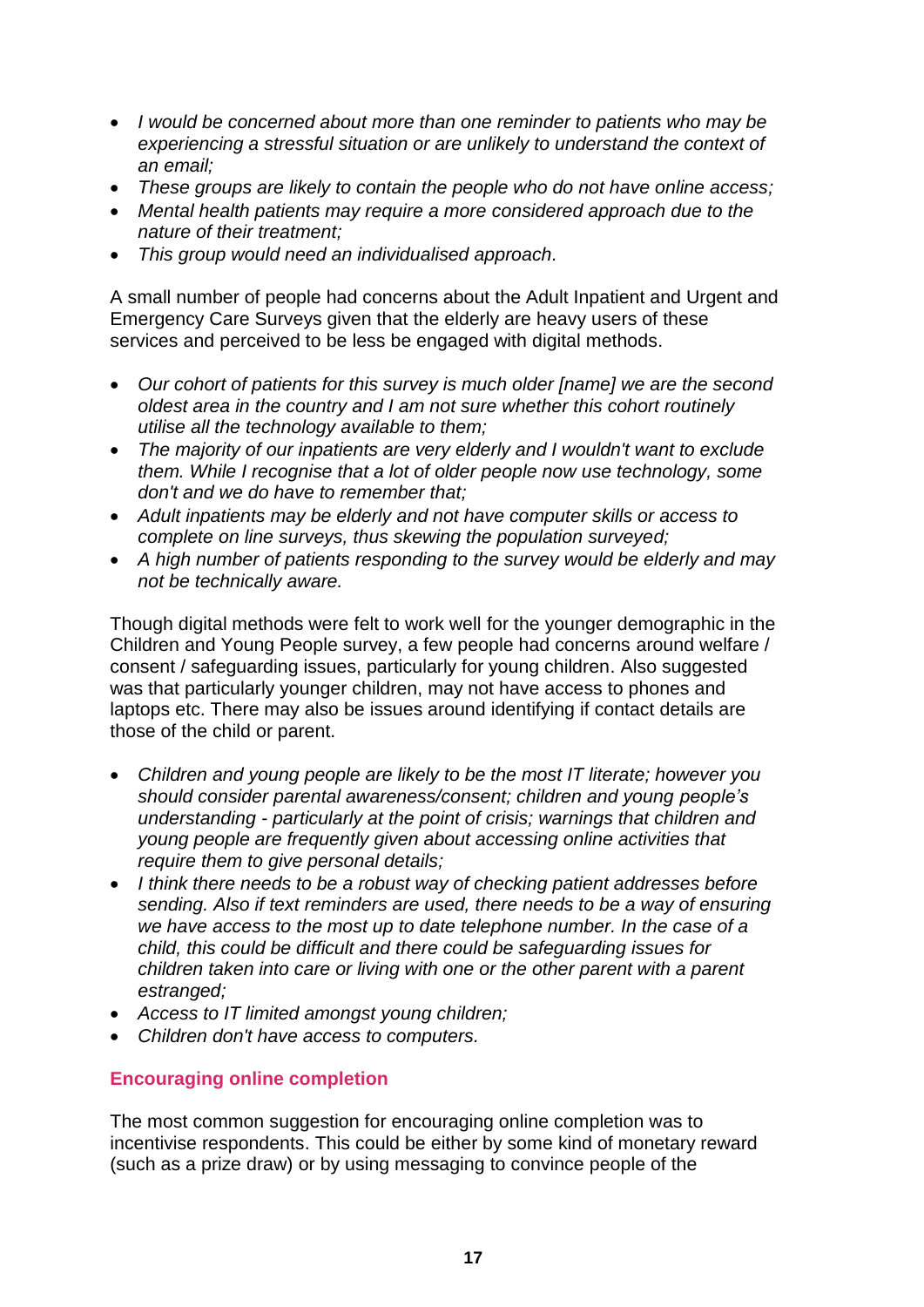importance of their feedback to driving improvements in patient care, or by highlighting the environmental benefits.

- *Perhaps incentive like if participate in survey will be entered into an annual draw;*
- *A gift token can go a long way;*
- *Show how the feedback has been used to make improvements nationally and regionally if possible to break it down. A "You said, we did" poster of the main themes and why giving feedback is a right of the NHS Constitution and will be used to identify issues that matter to patients using their own words;*
- *Staff need to explain to patients the importance of giving us their feedback and how it drives change at our organisation we send a letter from the chief nurse advising patients that they might be contacted to participate;*
- *I think it is important to tell patients and families what is done with the information and provide examples of improved patient experience where possible. If there is an incentive to win a voucher or some kind of prize, this always helps numbers!;*
- *Explain the environmental and resource impact - ethical approach. Valued feedback - what we do with it how it impacts.*

The other common suggestion was greater advertising or promotion of the surveys to raise awareness. This should be done across different media such as local and national adverts and use of online and social media.

- *Good local publicity of forthcoming surveys is required via Trust websites and local radio / TV;*
- *Better communication, media, Facebook, Instagram, Twitter, having active social media is well placed for people to pick up NHS dialogue and announcements. Younger people will use the above, getting some one hooked by providing innovative and interesting press releases, news;*
- *Advertise in hospitals and the community;*
- *Perhaps advertise on billboards and local & national media;*
- *The NHS should use billboards and bus shelters to advertise as is done with organ donation initiatives.*

Also suggested was working with other organisations and providing ways to support people to take part in the surveys.

- *Work with other organisations who may be able to provide computers / tablets to respond with e.g. libraries / councils / colleges;*
- *Work with assistance of Healthwatch, NGO community and dedicated support groups;*
- *More outreach to community based groups, Libraries and care providers might help to encourage the use of online surveys/resources;*
- *Might be useful to provide suggestions of where people can go to get support to complete the survey on line e.g. their local library, further education college - anywhere with suites of computers;*
- *Use other groups within the NHS such as Healthwatch and CCG Public Forums.*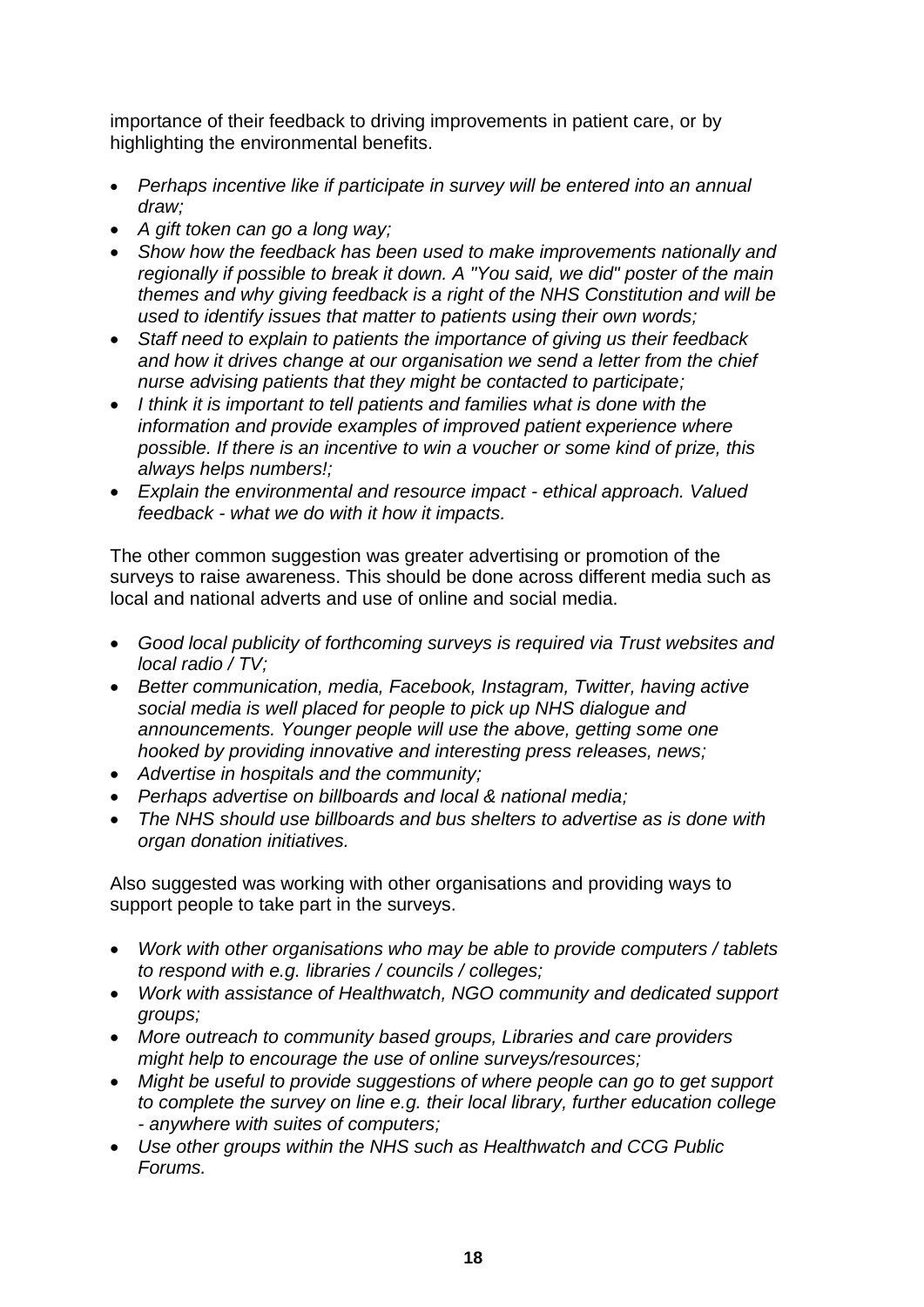### <span id="page-19-0"></span>**How we will mitigate concerns through survey design**

Table one below summarises the main topics raised by stakeholders during engagement activity. We also set out how we will ensure any concerns identified will be addressed in the design and development of new survey methods.

| <b>Concern</b>                                          | How we will address this                                                                                                                                                                                                                                                                                                                                                                                                          |
|---------------------------------------------------------|-----------------------------------------------------------------------------------------------------------------------------------------------------------------------------------------------------------------------------------------------------------------------------------------------------------------------------------------------------------------------------------------------------------------------------------|
| Digital exclusion or<br>digital accessibility<br>issues | The NHS Patient Survey Programme is committed to<br>trying to hear the views of all patients. To ensure no<br>patients are excluded because of lack of internet access,<br>paper questionnaires will be sent with reminder mailings.<br>Online questionnaire will increase accessibility for<br>patients, and for the 2020 Inpatient Survey we are trialling<br>new methods to increase accessibility of paper<br>questionnaires. |
| Data security                                           | CQC take data security very seriously and have a number<br>of policies, procedures and processes in place to help<br>ensure information is protected.<br>All data is collected and handled securely in line with<br>relevant legislation including the General Data Protection<br>Regulation (GDPR), Data Protection Act 2018 and the<br>NHS Code of Practice on Confidentiality (2003).                                          |
|                                                         | These precautions include appropriate physical security<br>of our offices, controlled access to computer systems,<br>use of secure, encrypted internet connections and use of<br>restricted files accessible to authorised staff only.<br>CQC have implemented the following roles with<br>responsibilities for Information Governance:                                                                                           |
|                                                         | The Caldicott Guardian ensures that CQC handles<br>information about people who use services in an<br>ethical and lawful way.<br>The Senior Information Risk Owner (SIRO) ensures<br>that risks relating to information are identified and<br>properly managed.<br>The Data Protection Officer (DPO) monitors and<br>advises on compliance with data protection law.                                                              |
|                                                         | All staff are required to undertake annual information<br>governance training.                                                                                                                                                                                                                                                                                                                                                    |

**Table 1: Stakeholder concerns about use of online first methods**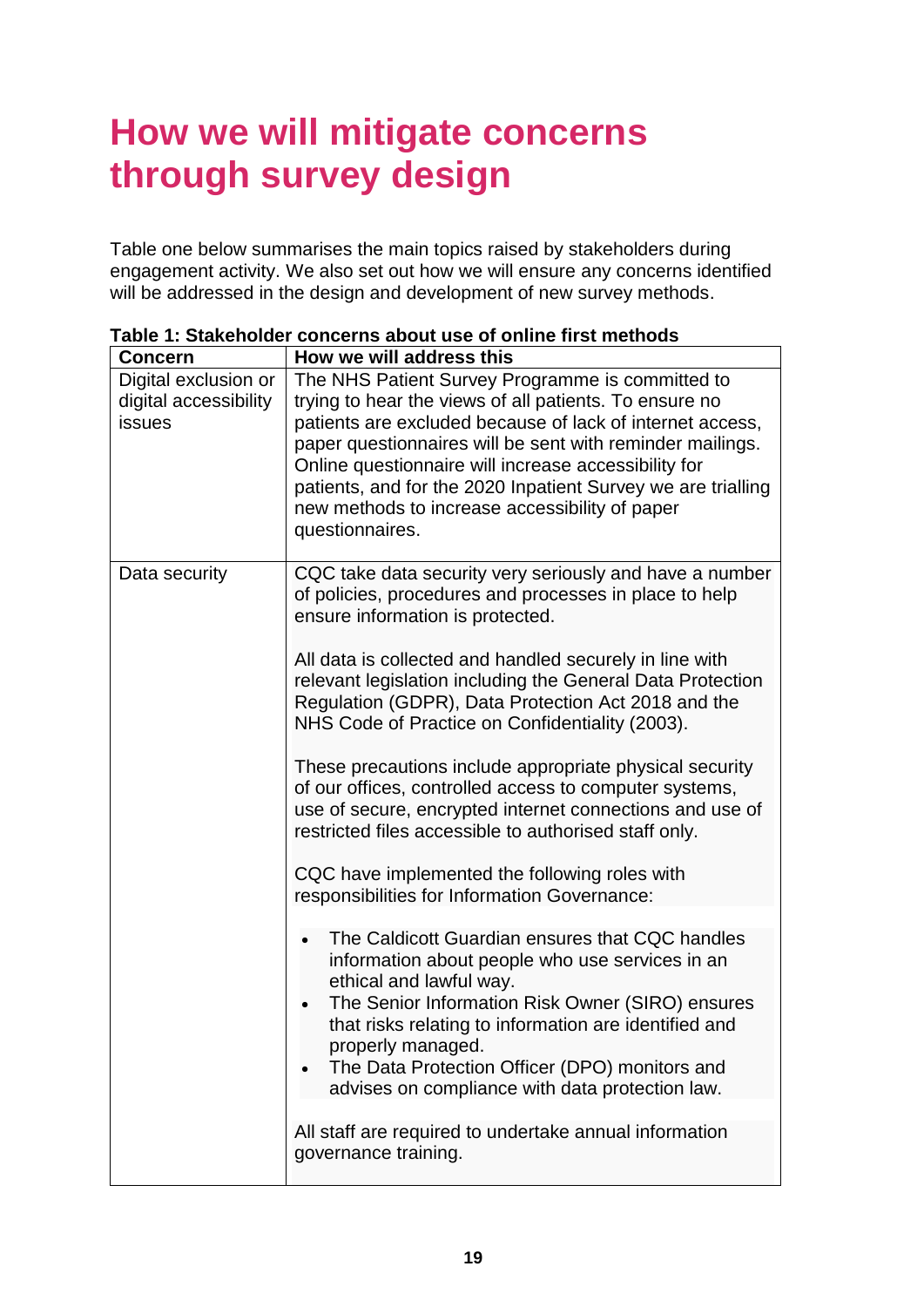|                           | Data security is embedded in the contracts of<br>organisations with which we work to implement the NHS<br>Patient Survey Programme.<br>The Survey Coordination Centres and Approved<br>Contractors have been through a competitive<br>procurement process as part of which they provided<br>information about their processes for ensuring the<br>confidentiality and security of personal information.<br>They are compliant with the 'Data Security and Protection<br>Toolkit' which enables organisations to demonstrate that<br>the way they hold and process information meets<br>Information Governance policies and standards.<br>Detailed instructions are provided both for trusts and<br>contractors on how to undertake the surveys. This<br>includes guidelines on the use and security of the data.<br>When information is no longer required it is destroyed.<br>Once the mailing process for the survey is complete,<br>name and address information is destroyed. Paper copies<br>of the questionnaire are destroyed once data checks and<br>analysis are complete. |
|---------------------------|-------------------------------------------------------------------------------------------------------------------------------------------------------------------------------------------------------------------------------------------------------------------------------------------------------------------------------------------------------------------------------------------------------------------------------------------------------------------------------------------------------------------------------------------------------------------------------------------------------------------------------------------------------------------------------------------------------------------------------------------------------------------------------------------------------------------------------------------------------------------------------------------------------------------------------------------------------------------------------------------------------------------------------------------------------------------------------------|
| Response rates            | Within the Programme we have undertaken many<br>initiatives over time to protect and increase response<br>rates. Before deciding to implement online first methods,<br>the use of online questionnaires and SMS reminders is<br>being piloted over time across each survey.<br>Response rates however are not the only measure of<br>survey quality. It is important to consider how those who<br>respond to surveys differ systematically from those who<br>do not. A measure of success for our pilots includes the<br>degree to which we can maintain or improve the<br>demographic profile of those who respond to our surveys.<br>Pilot work for the inpatient survey has completed and<br>results are positive with the experimental groups (online<br>methods) having similar response rates to the control<br>group (postal methods). There have been small gains in<br>increasing response from younger age groups. Over time<br>we will test ways of encouraging even more patients to<br>complete online.                                                                |
| Representative<br>results | CQC is committed to hear the views of all patients. At the<br>moment some groups (such as older people) are more<br>likely to take part, whereas other groups (such as<br>younger people) are less likely to take part. It is hoped                                                                                                                                                                                                                                                                                                                                                                                                                                                                                                                                                                                                                                                                                                                                                                                                                                                 |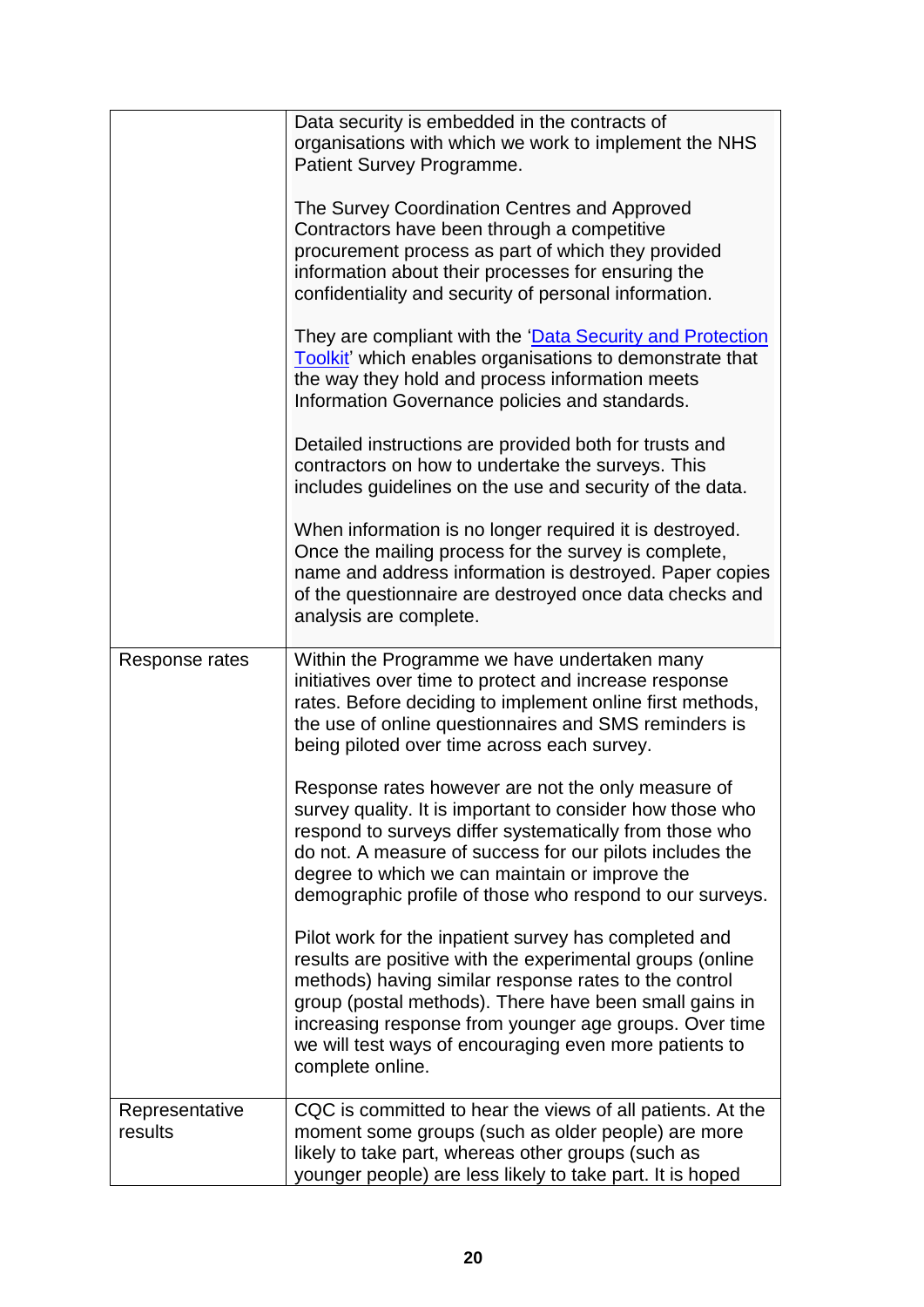|                                                                                        | that introducing a digital option will increase participation<br>from groups that typically do not take part. This means<br>that a change in respondent demographics may be<br>positive if a digital approach picks up people who are<br>currently under represented.<br>Pilot work for the inpatient survey found that the mixed-<br>mode groups were either as representative or more<br>representative when compared to the control group<br>(postal methods). The experimental groups had higher<br>response rates from younger age categories, making the<br>mixed-mode groups more representative by age. |
|----------------------------------------------------------------------------------------|-----------------------------------------------------------------------------------------------------------------------------------------------------------------------------------------------------------------------------------------------------------------------------------------------------------------------------------------------------------------------------------------------------------------------------------------------------------------------------------------------------------------------------------------------------------------------------------------------------------------|
| Is an online first<br>approach<br>appropriate for<br>every survey in the<br>Programme? | As described in the methods section, the use of online<br>questionnaires and SMS reminders is being piloted over<br>time across each survey.<br>Pilot work for the inpatient survey has completed and<br>results are positive with the experimental groups (online<br>methods) having similar response rates to the control<br>group (postal methods).                                                                                                                                                                                                                                                          |
|                                                                                        | A digital approach will not be rolled out across other<br>surveys until they have also been successfully piloted.<br>CQC will consider issues particular to each survey during<br>development and pilot work. There will be a particular<br>focus on the receptivity of online first methods for people<br>using community mental health services.                                                                                                                                                                                                                                                              |
| Recording of<br>mobile telephone<br>numbers in Trust<br>IT / records<br>systems        | An audit of trust collection of mobile telephone numbers<br>reveals variation across trusts and service types.<br>Therefore, using a method that relies on SMS messages<br>and postal invitations to share questionnaires, those<br>without telephone numbers recorded are not penalised.<br>We will continue to monitor the collection of mobile<br>telephone number to assess the opportunities to reduce<br>postal mailings in the future.                                                                                                                                                                   |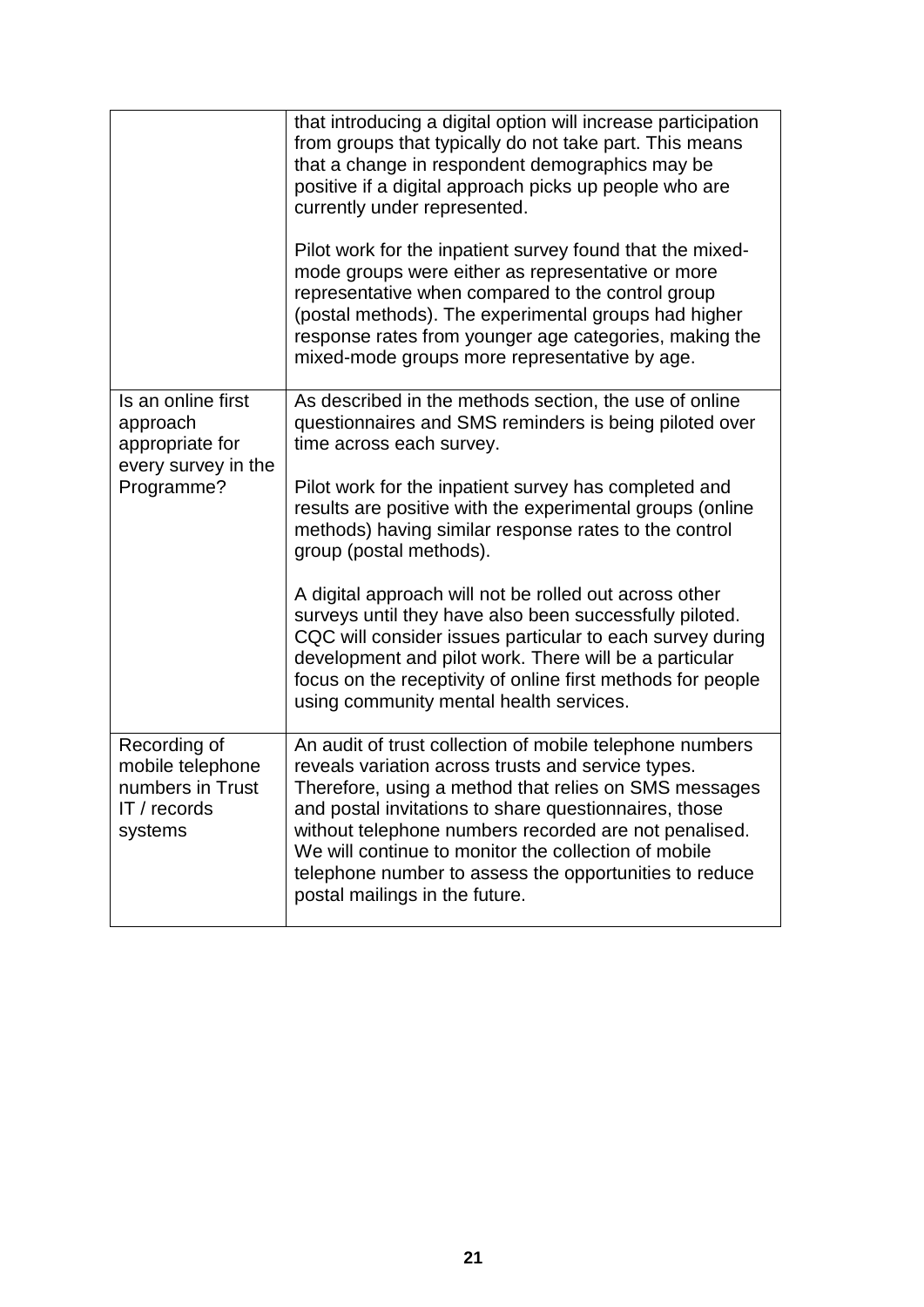### <span id="page-22-0"></span>**Conclusions and next steps**

Similar themes emerged across all of the different engagement activities undertaken.

Results show that the majority of stakeholders support the proposed move to a digital first approach, so long as consideration is given to those that might experience difficulties with this approach.

They identified a number of advantages and disadvantages for consideration as a digital approach is implemented and that can inform the design and delivery as the approach evolves over time.

Key benefits to an online first approach were environmental (less paper) and convenience (quicker / easier / more instant for respondents to access and complete) and more cost effective (cheaper). Responses also show that many participants also see scope for potential additional benefits. An online approach creates opportunities to increase the accessibility of the survey programme to enable respondents with disabilities to participate, such as through text to speak software. Translated versions can also be made available for people whose first language is not English. In the future, a successful online approach could also enable real time access allowing providers earlier access to results.

The key concern across all engagement activities is ensuring that the survey programme is able to remain accessible to people who either do not have, or cannot, or who do not want to use, the internet and digital technologies. This was thought to affect particular groups with the elderly and people with physical or mental health conditions most commonly cited or discussed. These groups were often described as 'vulnerable' and there was concern that survey methodologies do not exclude or marginalise them with a new approach. Again, it will be important to manage stakeholders concerns by clearly communicating strategies planned or in place to address these.

The findings from this engagement work, alongside the pilot work, will help to inform key discussions around the future methodology for the NHS Patient Survey programme.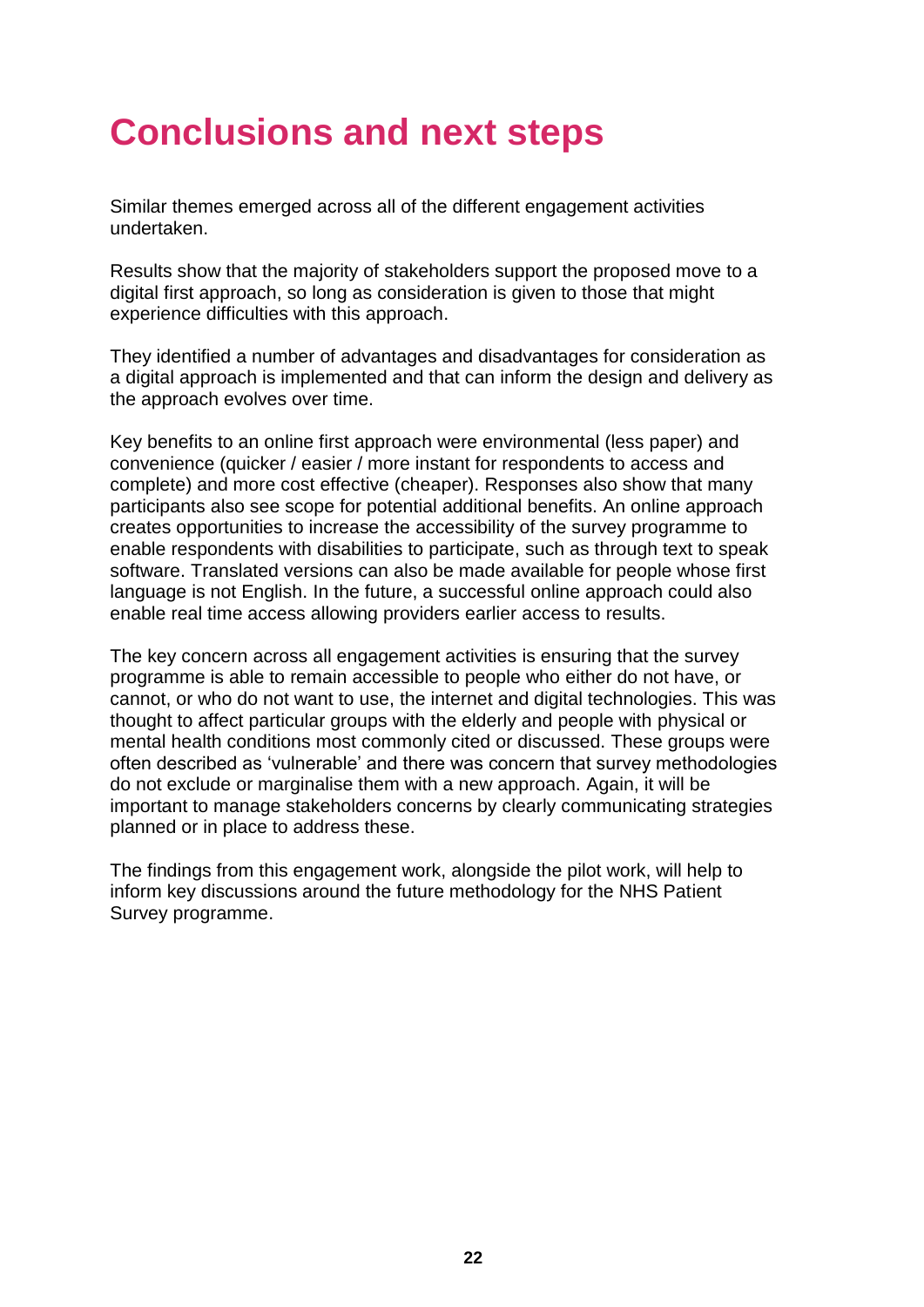# <span id="page-23-0"></span>**Further Information**

More information on the patient survey programme, including results from surveys and a programme of current and forthcoming surveys is available at: [www.cqc.org.uk/surveys](http://www.cqc.org.uk/surveys)

#### **Feedback and further questions**

We welcome all feedback and questions. If you have any views, comments or questions, please contact Tamatha Webster, Survey Manager, at [Patient.Survey@cqc.org.uk.](mailto:Patient.Survey@cqc.org.uk)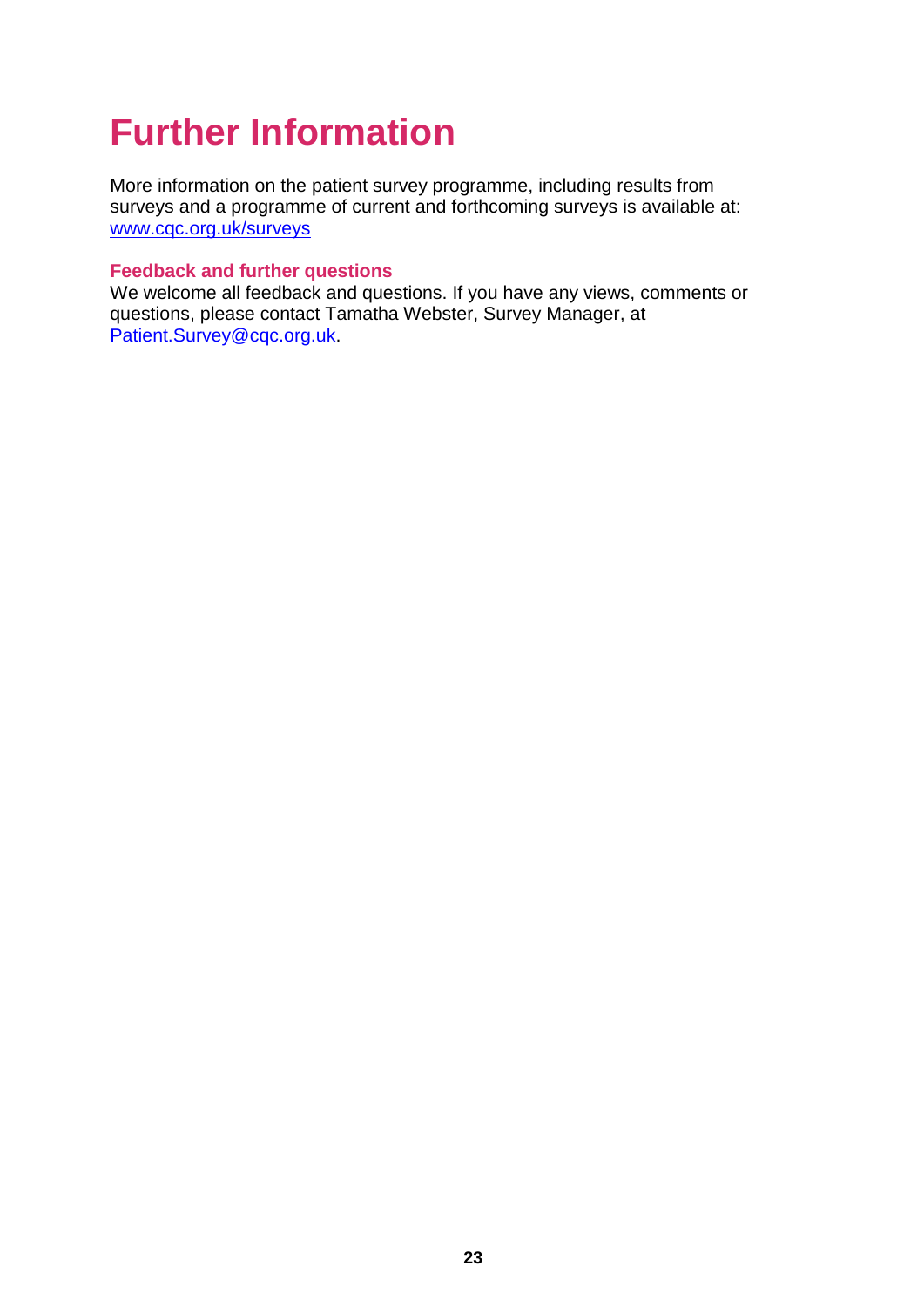# <span id="page-24-0"></span>**Appendix A: Public online community questions and results**

| Please select which method you would be<br>comfortable to receive an invitation to complete an<br><b>NHS Patient Survey by:</b> | <b>Count</b> | $\frac{0}{0}$ |
|---------------------------------------------------------------------------------------------------------------------------------|--------------|---------------|
| Email                                                                                                                           | 68           | 69            |
| Post                                                                                                                            | 10           | 10            |
| SMS (mobile text messages)                                                                                                      | 20           | 20            |
| Total                                                                                                                           | 98           | 100           |

| Should CQC offer online patient surveys instead of   Count<br>only paper- based ones? |    | $\frac{0}{0}$ |
|---------------------------------------------------------------------------------------|----|---------------|
| Yes                                                                                   | 76 | 78            |
| <b>No</b>                                                                             |    |               |
| Maybe                                                                                 | 16 | 16            |
| Total                                                                                 | 98 | 100           |

| Do you feel there are any services listed below that<br>an online survey would NOT be suitable for? | <b>Count</b> | %   |
|-----------------------------------------------------------------------------------------------------|--------------|-----|
| Adult inpatient services                                                                            | 6            | 6   |
| <b>Children and Young People services</b>                                                           | 10           | 10  |
| Community mental health (receiving care in the<br>community rather than in a hospital setting)      | 29           | 30  |
| <b>Maternity services</b>                                                                           | 2            | 2   |
| Urgent and emergency care services (A&E and Urgent<br><b>Treatment/ Care Centres)</b>               | 19           | 19  |
| <b>None</b>                                                                                         | 32           | 33  |
| Total                                                                                               | 98           | 100 |

| What do you feel are the benefits of completing an<br>NHS Patient Survey online as opposed to a paper-<br>based survey?* | <b>Count</b>   |
|--------------------------------------------------------------------------------------------------------------------------|----------------|
| Better patient care                                                                                                      |                |
| Cheaper                                                                                                                  | 5              |
| Less paper                                                                                                               | 30             |
| More convenient                                                                                                          | 79             |
| More responses                                                                                                           | 3              |
| More secure                                                                                                              | 11             |
| <b>Limited benefit</b>                                                                                                   | 5              |
| No benefit                                                                                                               | $\overline{2}$ |

| Do you have any concerns about patient surveys<br>being completed online as opposed to on paper? | <b>Count</b> |
|--------------------------------------------------------------------------------------------------|--------------|
| Please tell us about them if so:*                                                                |              |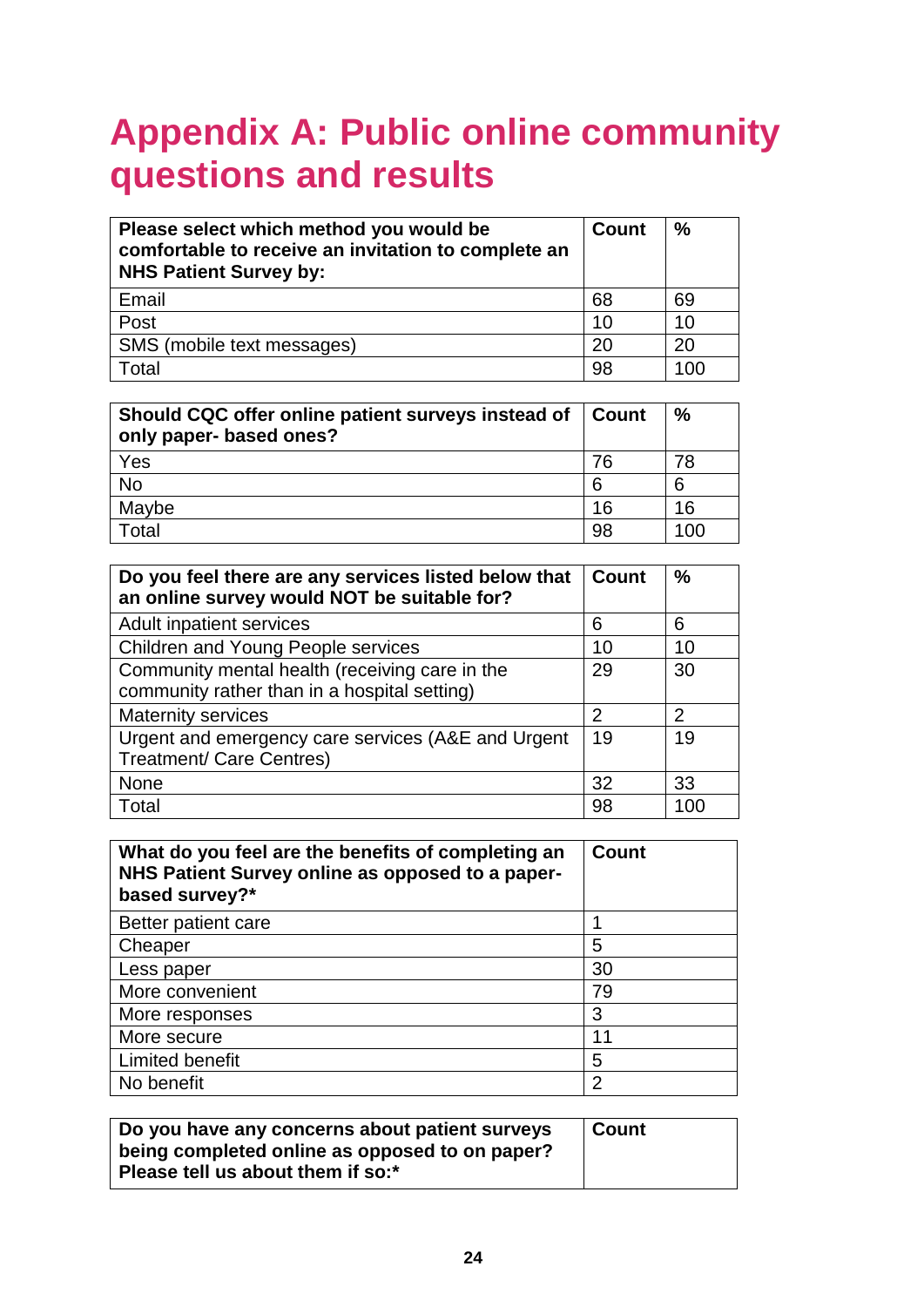| Data security                                                | イク |
|--------------------------------------------------------------|----|
| Limited access to/confidence with computer/internet for   13 |    |
| some patients                                                |    |
| Other                                                        |    |
| <b>None</b>                                                  |    |

| Are there any particular groups of people that<br>might be disadvantaged or in some way adversely<br>affected by the move to online surveys?* | <b>Count</b> |
|-----------------------------------------------------------------------------------------------------------------------------------------------|--------------|
| <b>Elderly</b>                                                                                                                                | 62           |
| People who are not computer literate                                                                                                          | 10           |
| People with English as second language                                                                                                        |              |
| People without Internet/computer/device access                                                                                                | 18           |
| <b>Homeless</b>                                                                                                                               | 6            |
| People with mental health issues                                                                                                              | 13           |
| People with specific disabilities or problems with                                                                                            | 19           |
| dexterity                                                                                                                                     |              |
| People on low income                                                                                                                          | 6            |

\* These questions were open questions meaning that people could respond in their own words. Responses were then 'coded' meaning they were grouped into themes. People's may make more than one comment, which may be allocated to more than one theme, so the total count may exceed the total number of respondents.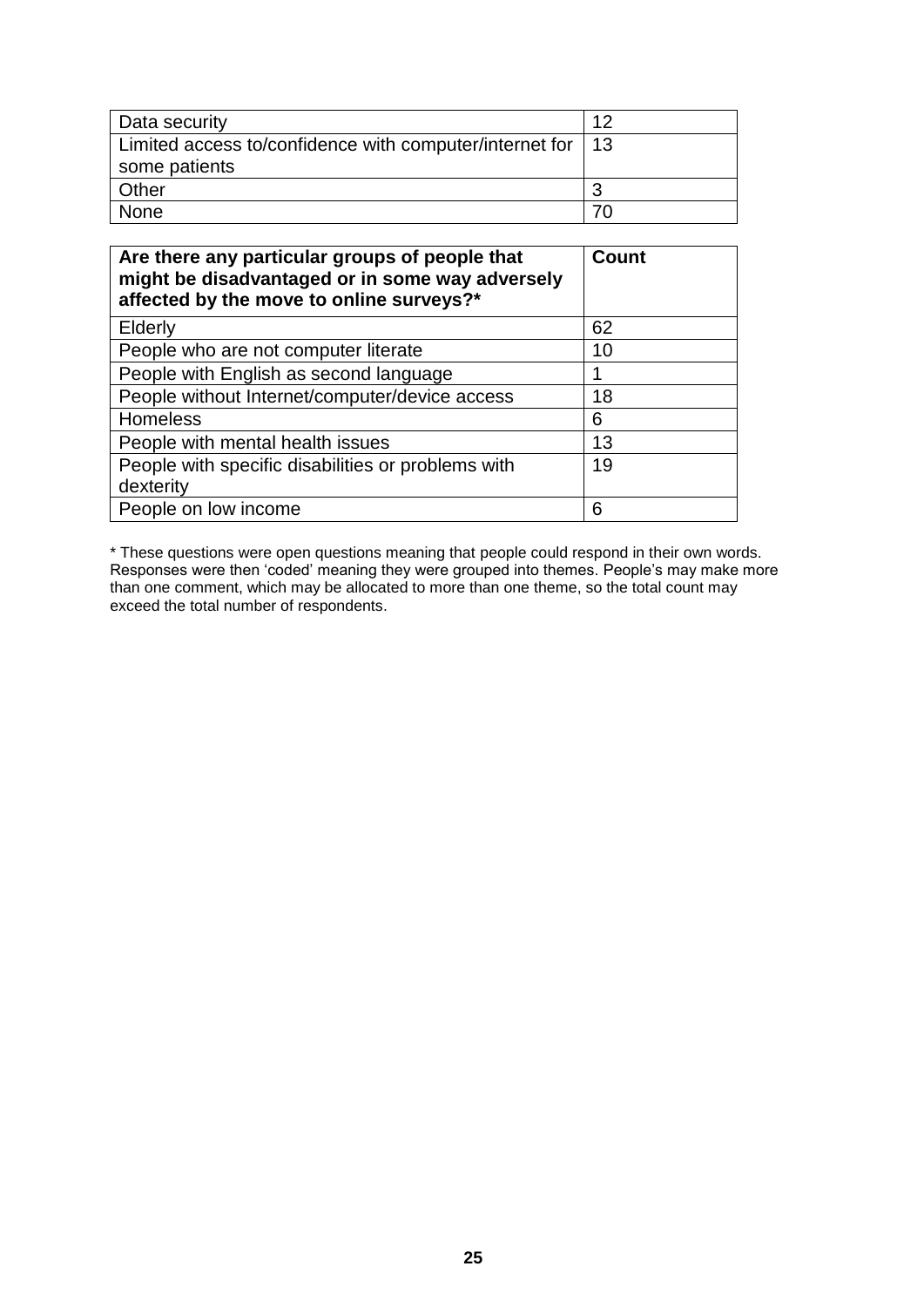# <span id="page-26-0"></span>**Appendix B: Citizens Lab questions and results**

| Should CQC offer online patient surveys as well as<br>paper-based ones? | <b>Count</b> |
|-------------------------------------------------------------------------|--------------|
| Yes                                                                     | 23           |
| No                                                                      |              |
| Don't know                                                              |              |

| What do you feel are the benefits of completing an NHS<br>Patient Survey online rather than on paper?* | Count |
|--------------------------------------------------------------------------------------------------------|-------|
| More convenient / quicker                                                                              | 16    |
| Environmental benefits (less paper)                                                                    | 4     |
| Improved response rates                                                                                | 3     |
| Results / data available quicker                                                                       | 2     |
| Possibility to provide additional support to help completion                                           | 2     |
| Cost benefits (cheaper)                                                                                |       |

| If you have any concerns about patient surveys being<br>completed online rather than on paper, please tell us<br>about them:* | Count |
|-------------------------------------------------------------------------------------------------------------------------------|-------|
| <b>None</b>                                                                                                                   | 11    |
| People without internet access and / or confidence / ability<br>to use internet and digital technology                        | 8     |
| Vulnerable groups may be excluded                                                                                             | 2     |
| General comment on methodology                                                                                                | 2     |
| Data security                                                                                                                 |       |

| Invitations to take part in a survey are currently sent<br>through the post. Do you think it would be appropriate<br>to send invitations via SMS (mobile phone text<br>message) as well? | Count |
|------------------------------------------------------------------------------------------------------------------------------------------------------------------------------------------|-------|
| Yes                                                                                                                                                                                      | 16    |
| <b>No</b>                                                                                                                                                                                | 5     |
| Don't know                                                                                                                                                                               | າ     |

| Why do you think it is not appropriate to send<br>invitations via SMS? | Count |
|------------------------------------------------------------------------|-------|
| People may be charged                                                  |       |
| Most of our residents do not have access to SMS                        |       |
| It may get lost in all the texts people send                           |       |
| Difficult to complete a survey on a phone                              |       |
| Missing / did not answer                                               |       |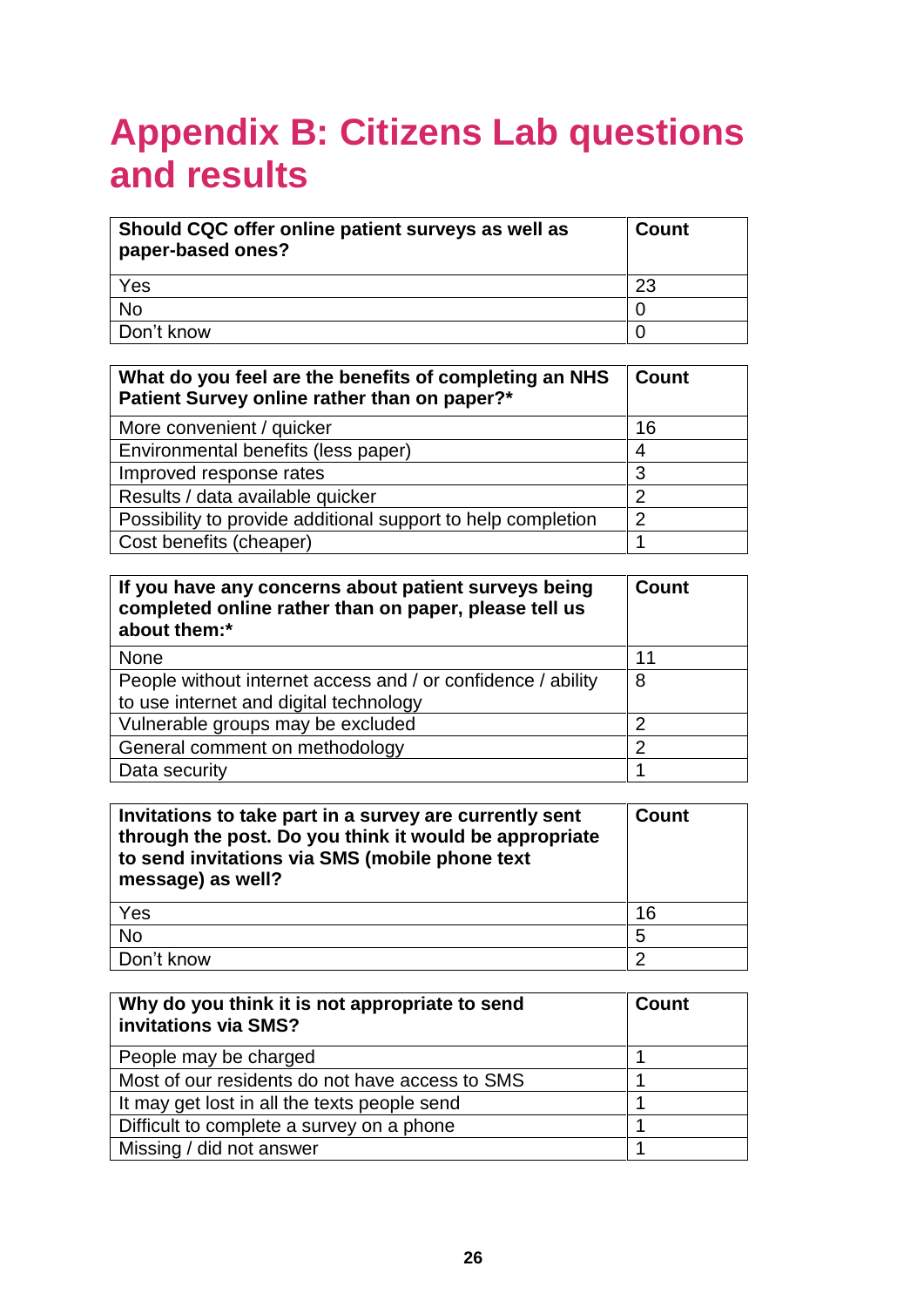| Do you think it would be appropriate to send invitations<br>via email? | ∣ Count |
|------------------------------------------------------------------------|---------|
| $\frac{Yes}{No}$                                                       | 22      |
|                                                                        |         |
| Don't know                                                             |         |
| Missing / did not answer                                               |         |

| Which, if any, of the following services do you think an<br>online survey would NOT be suitable for? | <b>Count</b>   |
|------------------------------------------------------------------------------------------------------|----------------|
| All of these services would be appropriate for an online                                             | 17             |
| survey                                                                                               |                |
| <b>Adult Inpatient</b>                                                                               | 2              |
| <b>Community Mental Health</b>                                                                       | $\overline{2}$ |
| <b>Children and Young People</b>                                                                     |                |
| Maternity                                                                                            | N              |
| <b>Urgent &amp; Emergency Care</b>                                                                   | ი              |
| Missing / did not answer                                                                             |                |

| In your opinion, are there any particular groups of<br>people that might be disadvantaged or in some way<br>adversely affected by the move to online surveys? If<br>yes, please tell us which groups.* | <b>Count</b> |
|--------------------------------------------------------------------------------------------------------------------------------------------------------------------------------------------------------|--------------|
| People without internet access and / or confidence / ability<br>to use internet and digital technology                                                                                                 | 15           |
| Elderly                                                                                                                                                                                                | 10           |
| Physical / mental disabilities                                                                                                                                                                         | 5            |
| Learning disabilities                                                                                                                                                                                  | 5            |
| Dementia                                                                                                                                                                                               |              |
| <b>Homeless</b>                                                                                                                                                                                        |              |
| People on a low income                                                                                                                                                                                 |              |

| Is there anything you would like us to consider in using<br>digital and paper based surveys in the NHS Patient<br><b>Survey Programme?*</b> | Count |
|---------------------------------------------------------------------------------------------------------------------------------------------|-------|
| Increase accessibility                                                                                                                      | 3     |
| Data security / confidentiality                                                                                                             | 2     |
| Link to survey results                                                                                                                      |       |
| Use recycled paper                                                                                                                          |       |
| Able to answer about multiple locations                                                                                                     |       |

\* These questions were open questions meaning that people could respond in their own words. Responses were then 'coded' meaning they were grouped into themes. People's may make more than one comment, which may be allocated to more than one theme, so the total count may exceed the total number of respondents.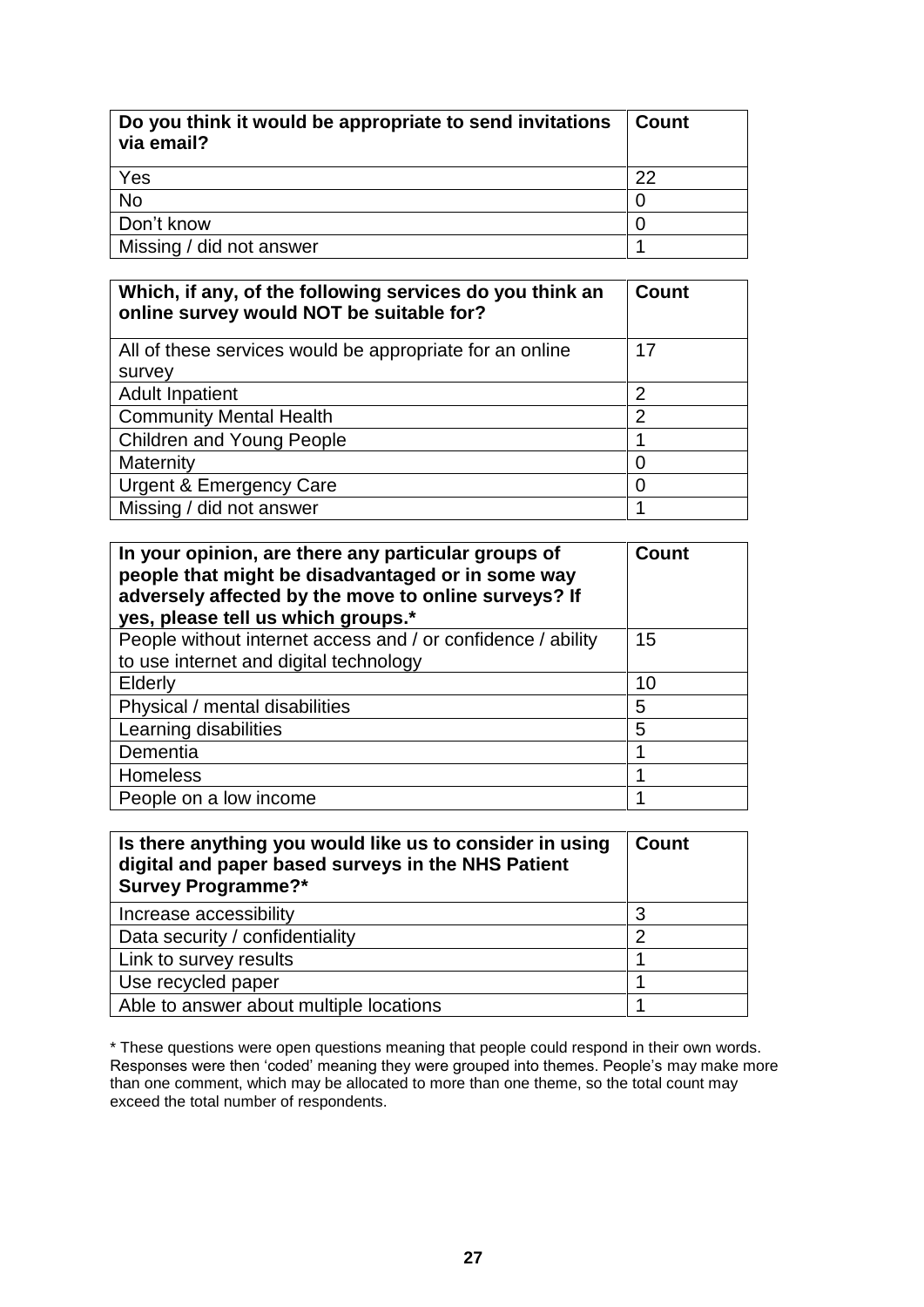# <span id="page-28-0"></span>**Appendix C: Data users survey questions and results**

| Which of the following options best describes your<br>role or organisation? | <b>Count</b>   | $\frac{0}{0}$  |
|-----------------------------------------------------------------------------|----------------|----------------|
| Service provider (e.g. NHS trust)                                           | 142            | 53             |
| Patient / member of the public                                              | 85             | 31             |
| Charity or voluntary organisation                                           | 14             | 5              |
| Academic institution (staff or student)                                     | 9              | 3              |
| other                                                                       | 9              | 3              |
| Healthwatch                                                                 | 6              | $\overline{2}$ |
| Supplier of analytics to NHS                                                | $\overline{2}$ |                |
| CCG or support units                                                        |                | O              |
| Government (central or local)                                               |                | 0              |
| Research organisation                                                       |                | ი              |
| Government arm's length body                                                | ∩              | O              |
| Total                                                                       | 270            | 100            |

| Which surveys in the programme are you<br>interested in? | <b>Count</b> | $\frac{9}{6}$ |
|----------------------------------------------------------|--------------|---------------|
| <b>Adult Inpatient</b>                                   | 213          | 79            |
| Urgent & Emergency Care                                  | 176          | 65            |
| Children & Young People                                  | 145          | 54            |
| Maternity                                                | 126          | 47            |
| <b>Community Mental Health</b>                           | 101          | 37            |

This question was multiple choice so responses will total more than 100%.

| Do you think that CQC should move to an online<br>first approach? | Count | $\frac{0}{0}$ |
|-------------------------------------------------------------------|-------|---------------|
| Yes                                                               | 214   | 79            |
| <b>No</b>                                                         | 27    | 10            |
| Don't know / no opinion                                           | 29    | 11            |
| Total                                                             | 270   | 100           |

| What do you feel are the benefits of completing an NHS<br>Patient Survey online rather than on paper?*                                                                                    | <b>Count</b> |
|-------------------------------------------------------------------------------------------------------------------------------------------------------------------------------------------|--------------|
| Convenience: quicker / easier / instant / immediate / more<br>accessible for respondent                                                                                                   | 118          |
| Methodology benefits for end user: quicker and easier / less likely<br>to miss questions / no data entry / no data entry errors / no<br>difficult handwriting / results available quicker | 69           |
| Environmental benefits: less paper / greener / less waste                                                                                                                                 | 56           |
| Increased accessibility / response rates / participation                                                                                                                                  | 56           |
| Cost effective: cheaper                                                                                                                                                                   | 55           |
| Reflects greater use of digital methods in society / people prefer<br>digital methods of communication / more modern                                                                      | 39           |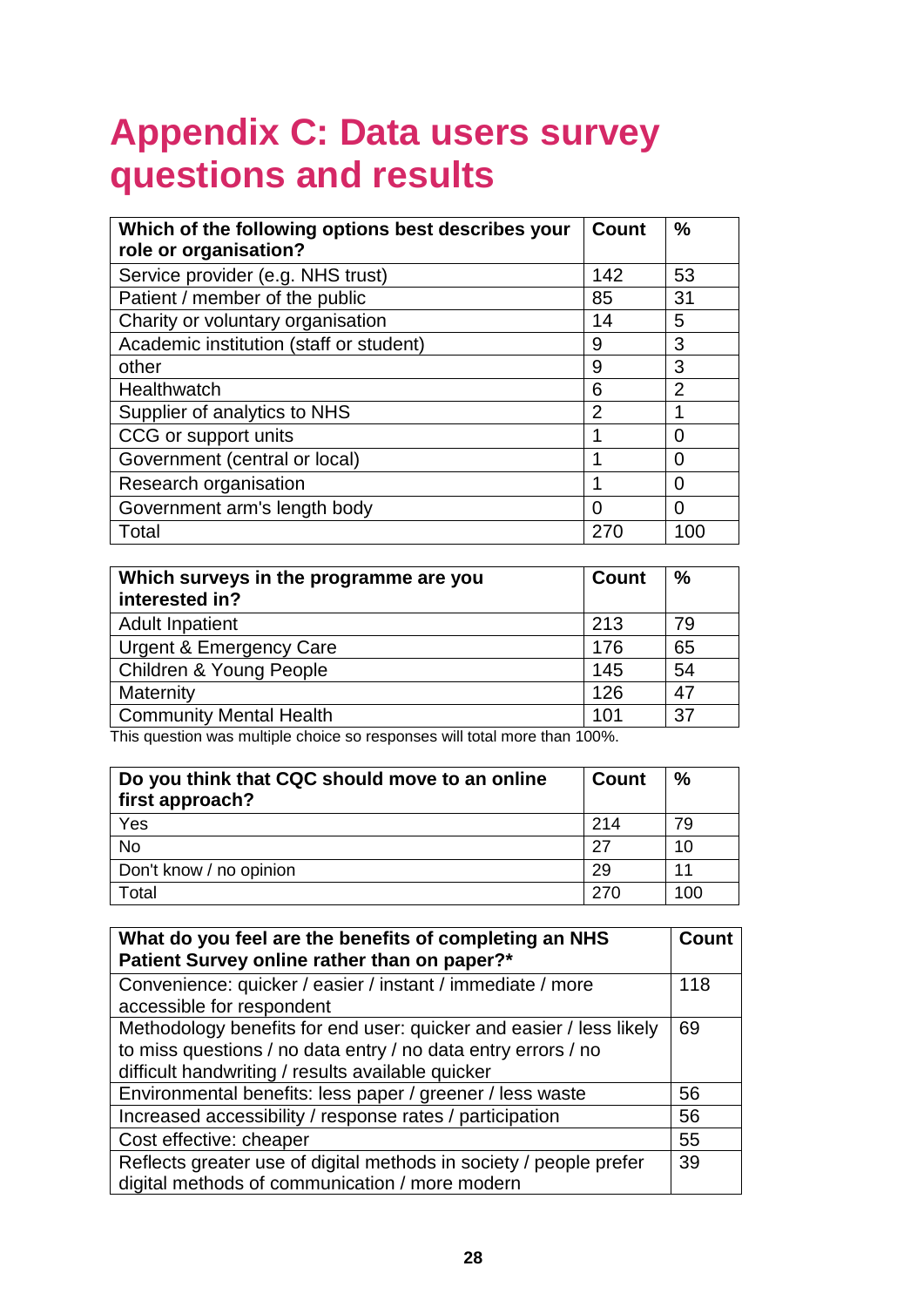| -- -- -<br>.<br>Pala |  |
|----------------------|--|

| Do you have any concerns about patient surveys being<br>completed online rather than on paper?*                 | <b>Count</b> |
|-----------------------------------------------------------------------------------------------------------------|--------------|
| <b>None</b>                                                                                                     | 90           |
| Not accessible to particular groups: elderly / low income / non<br>English                                      | 77           |
| Digital accessibility issues: do not have / do not want to use /<br>cannot use internet or digital technologies | 52           |
| Data protection / security / privacy                                                                            | 39           |
| Trust IT / record keeping issues                                                                                | 21           |
| General methodology comment                                                                                     | 20           |
| Reduced response rates                                                                                          | 6            |
| RR bias (more younger people / less older people)                                                               | 3            |

| Invitations and reminders to take part in a survey<br>are currently sent through the post. Do you think it<br>would be appropriate to send invitations via SMS<br>(mobile phone text message) as well? | <b>Count</b> | $\frac{0}{0}$ |
|--------------------------------------------------------------------------------------------------------------------------------------------------------------------------------------------------------|--------------|---------------|
| Yes                                                                                                                                                                                                    | 209          | 77            |
| <b>No</b>                                                                                                                                                                                              | 28           | 10            |
| Don't know / no opinion                                                                                                                                                                                | 33           | 12            |

| Why do you think this is not appropriate?* | <b>Count</b> |
|--------------------------------------------|--------------|
| General methodology comment                | 8            |
| Invasive / intrusive / pressure            | 6            |
| Prefer another method                      |              |
| Trust IT / records systems                 | 3            |
| Digital accessibility issues / reception   | 3            |
| Cost to respondents                        |              |
| Data confidentiality                       |              |

| Do you think it would be appropriate to send<br>invitations and reminders via email? | <b>Count</b> | $\%$ |
|--------------------------------------------------------------------------------------|--------------|------|
| Yes                                                                                  | 231          | 86   |
| <b>No</b>                                                                            | 23           |      |
| Don't know / no opinion                                                              | 16           | 6    |

| Why do you think this is not appropriate?* | Count |
|--------------------------------------------|-------|
| Trust IT / records systems                 | 6     |
| Digital accessibility issues / reception   | 6     |
| General methodology comment                | 5     |
| Invasive / intrusive / pressure            | ⌒     |
| Prefer another method                      |       |
| Data confidentiality                       |       |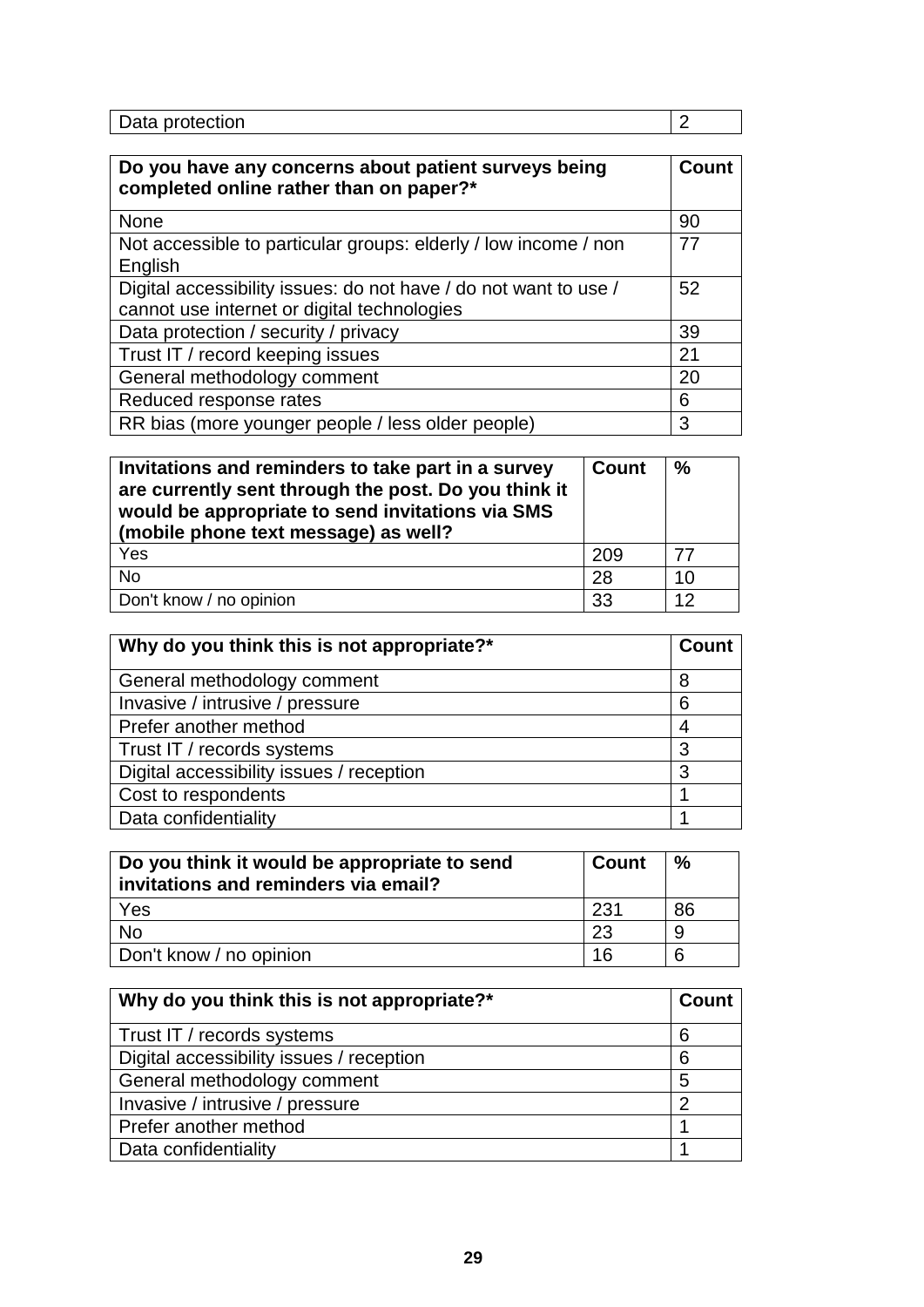| Do you think that an online first approach would<br>not work for any of the following surveys? | Count | $\frac{0}{0}$ |
|------------------------------------------------------------------------------------------------|-------|---------------|
| No. All surveys are suitable for an online first approach.                                     | 184   | 68            |
| <b>Adult Inpatient</b>                                                                         | 44    | 16            |
| <b>Community Mental Health</b>                                                                 | 38    | 14            |
| Children & Young People                                                                        | 37    | 14            |
| <b>Urgent &amp; Emergency Care</b>                                                             | 36    | 13            |
| Maternity                                                                                      | 17    | 6             |

This question was multiple choice so responses will total more than 100%.

| If no, why do you think it would not work for the survey(s)? $*$ | <b>Count</b> |
|------------------------------------------------------------------|--------------|
| Digital accessibility                                            | 42           |
| Safeguarding / issues with children receiving texts / emails /   | 22           |
| parental consent / vulnerable people                             |              |
| General methodology comment                                      | 19           |
| Trusts records / IT                                              | 6            |
| Data protection / privacy                                        |              |

| Do you think there are any particular groups of<br>people who might be either disadvantaged or in<br>some way adversely affected by the move to online<br>surveys? | Count | $\frac{0}{0}$ |
|--------------------------------------------------------------------------------------------------------------------------------------------------------------------|-------|---------------|
| People who are not computer literate                                                                                                                               | 246   | 91            |
| People without Internet/computer/device access                                                                                                                     | 233   | 86            |
| People who are homeless, including those in<br>temporary accommodation                                                                                             | 219   | 81            |
| <b>Elderly</b>                                                                                                                                                     | 210   | 78            |
| People with specific disabilities or problems with<br>dexterity                                                                                                    | 165   | 61            |
| People whose first language is not English                                                                                                                         | 144   | 53            |
| People with mental health issues                                                                                                                                   | 124   | 46            |
| People on low incomes                                                                                                                                              | 93    | 34            |
| Other                                                                                                                                                              | 10    | 4             |
| None / no groups of people will be disadvantaged                                                                                                                   | 9     | 3             |

This question was multiple choice so responses will total more than 100%.

| Is there anything else that we can do to encourage people to | <b>Count</b> |
|--------------------------------------------------------------|--------------|
| take part online?*                                           |              |
| none / no / nothing                                          | 72           |
| General methodology comment                                  | 46           |
| Motivate respondents / incentive                             | 41           |
| Marketing / advertising / promotion                          | 35           |
| Work with other organisations                                | 22           |
| Digital accessibility                                        | 10           |
| Increase accessibility / choice of completion methods        | 9            |
| Work with trusts / trust records issues                      | 8            |
| Data protection                                              | 6            |
| Survey fatique                                               |              |